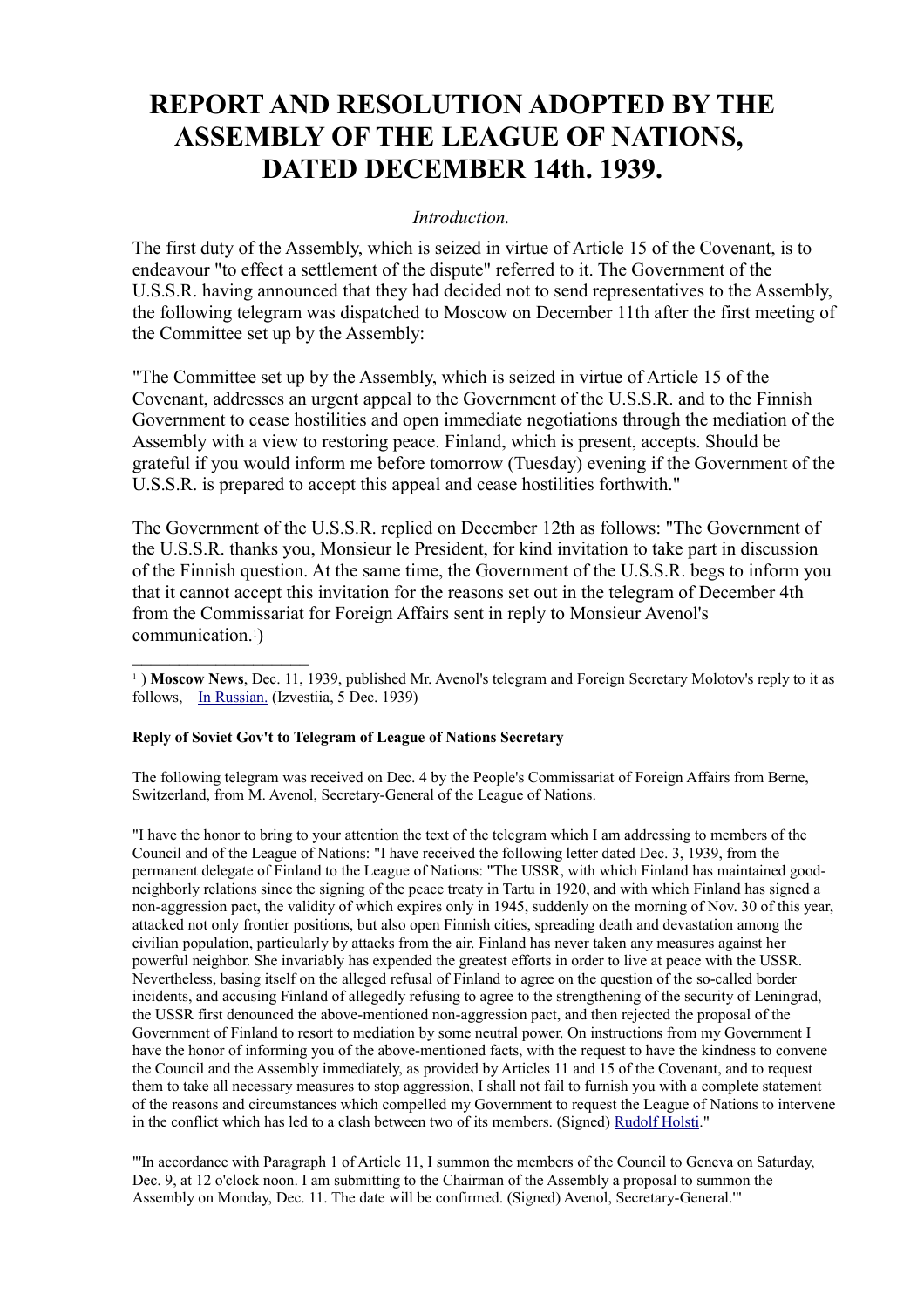On behalf of the Soviet Government, Comrade Molotov addressed the following telegraphic reply on Dec. 4 to M. Avenol.

"On instruction of the Government of the Soviet Union, I have the honor of informing you that the proposed summoning of the Council of the League of Nations by you, on Dec, 9, and of the Assembly of the League of Nations on Dec. 11, on the initiative of Mr. Rudolf Holsti and on the basis of Article 11, Paragraph 1, of the Covenant of the League of Nations, is regarded by my Government as being groundless.

"The Soviet Union is not in a state of war with Finland and does not threaten the people of Finland with war. Therefore, the reference to Article 11, Paragraph 1, of the Covenant of the League of Nations is incorrect. The Soviet Union maintains peaceful relations with the Democratic Republic of Finland, with whose Government on Dec. 2 of this year a [treaty on mutual assistance and friendship](http://heninen.net/sopimus/1939_e.htm) was concluded. Through this treaty, all questions on which negotiations were unsuccessfully conducted with the delegates of the former government of Finland, which has now resigned its authority, have been regulated.

"The Government of the Democratic Republic of Finland in its declaration of Dec. 1 of this year, addressed to the Government of the USSR a proposal to give the Democratic Republic of Finland the support of its military forces for the purpose of eliminating as rapidly as possible, by joint efforts, the extremely dangerous hotbed of war created in Finland by its former rulers. Under these circumstances, the appeal of Mr. Rudolf Holsti to the League of Nations cannot be regarded as a justification for convening the Council of the League and the Assembly, the more so, since the persons, on behalf of whom Mr. Rudolf Holsti appeals to the League, are not the genuine representatives of the Finnish people. "In the event that, notwithstanding the above-mentioned considerations, the Council of the League and the Assembly were nonetheless to be convened to consider the appeal of Mr. Rudolf Holsti, the Soviet Government would not find it possible to take part in these meetings. This decision is reinforced by the circumstance that the communication of the Secretary-General of the League of Nations on the convening of the Council and the Assembly, repeating the text of the insulting and slanderous letter of Mr. Holsti, is obviously incompatible with the respect due the Soviet Union.

MOLOTOV.

Dec. 4, 1939."

In view of the absence of a delegation of the Government of the U.S.S.R. and as a result of the examination of the reasons it adduces in explanation of that absence, it is unfortunately clear that to attempt at the present time to obtain the cessation of hostilities and the restoration of normal peaceful relations between Finland and the U.S.S.R. through mediation and conciliation would be fruitless.

The Assembly has therefore the duty of publishing the report provided for in the Covenant "containing a statement of the facts of the dispute and the recommendations which are deemed just and proper in regard thereto".

I.

To establish the circumstances of the dispute, the Assembly has had before it the documents furnished by the Finnish delegation. As the Secretary-General has been apprised of the views of the Soviet Government only through the brief telegram from M. Molotov dated December 4th, 1939, it has been thought desirable, in order to ensure the impartiality of this statement, to refer to the official documents published in the *communiqués* of the Tass Agency.

Below will be found a statement of the undisputed facts that emerge from the Finnish and Soviet documents and, in the case of disputed points, the versions given by both Governments.

> *The Moscow Negotiations between Finland and the U.S.S.R. (October 12th-November 13th, 1939).*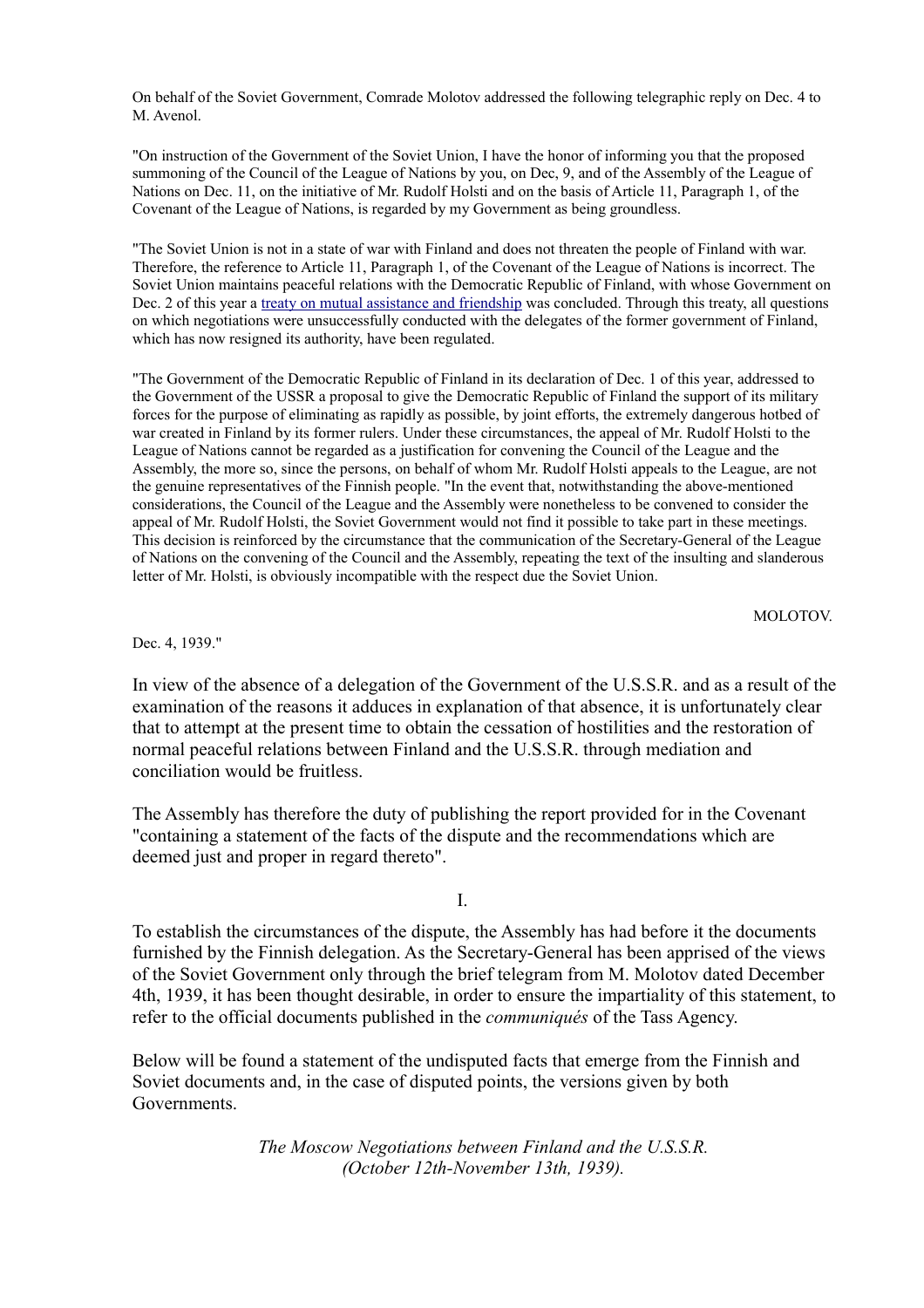1. On October 5th, the Finnish Government was invited by the Soviet Government to exchange views on political questions. Finland decided to accept the invitation and send delegates to Moscow.

2. In the circumstances, the news that the Soviet Government had invited the Finnish Government to negotiate with it made a certain impression, not only in Finland, but in many other countries.

On October 11th, just as the Finnish delegation was arriving in Moscow, President Roosevelt sent a personal letter to M. Kalinin, President of the Presidium of the Supreme Soviet, expressing "the earnest hope that the Soviet Union will make no demands on Finland which are inconsistent with the maintenance and development of amicable and peaceful relations between the two countries and the independence of each".

The Soviet Government replied on October 12th: "I think I should remind you, Mr. President, that the independence of the Finnish Republic as a State was recognised spontaneously by the Soviet Government on December 31st, 1917, and that the sovereignty of Finland is guaranteed by the Treaty of Peace between the R.S.F.S.R. and Finland signed on October 14th, 1920. The above-mentioned acts on the part of the Soviet Government determined the fundamental principles of the relations between the Soviet Union and Finland. It is in accordance with those principles that the present negotiations between the Soviet Government and the Finnish Government are being conducted. Notwithstanding the tendentious versions put about by some who evidently have not the peace of Europe at heart, the sole object of the negotiations in question is to establish closer relations between the Soviet Union and Finland and to strengthen the friendly co-operation between the two countries, in order to ensure the security of the Soviet Union and that of Finland."

[*After this (paragraphs 3—11b) the course of the negotiations is described in the report in accordance with the memoranda1) of the Governments of Finland and Soviet Russia. In addition, the official statement published by the Tass agency on November 11th is mentioned, in which it is said that Finland refused to accept the minimum demands of the Soviet Union and even displayed an increasingly unyielding attitude by increasing her forces in the proximity of Leningrad from 2 or 3 divisions to 7 divisions.* 

*An account is given in the report concerning the final phase of the crisis between Finland and the Soviet Union after the negotiations had been broken off, the following documents being referred to: the note of the Soviet Government of November 26th (the Mainila incident), the reply of the Finnish Government of November 27th, the note of the Soviet Government of November 28th (the denouncement of the non-aggression pact), the reply of the Finnish Government of November 29th.2)*

*The breaking off of diplomatic relations between Finland and the Soviet Union is described in the report in the following manner:*]

The rupture of relations was stated to be due to the fact that the Government of the U.S.S.R. could no longer tolerate "attacks on the Soviet troops by the Finnish troops", which were continuing not only on the Karelian Isthmus but also in other frontier regions.

*c) M. Molotov's Speech.*

<sup>&</sup>lt;sup>1</sup>) Documents Nos. 13, 14, 15, 18, 21.

<sup>2</sup> ) Documents Nos. 23, 24, 25, 27.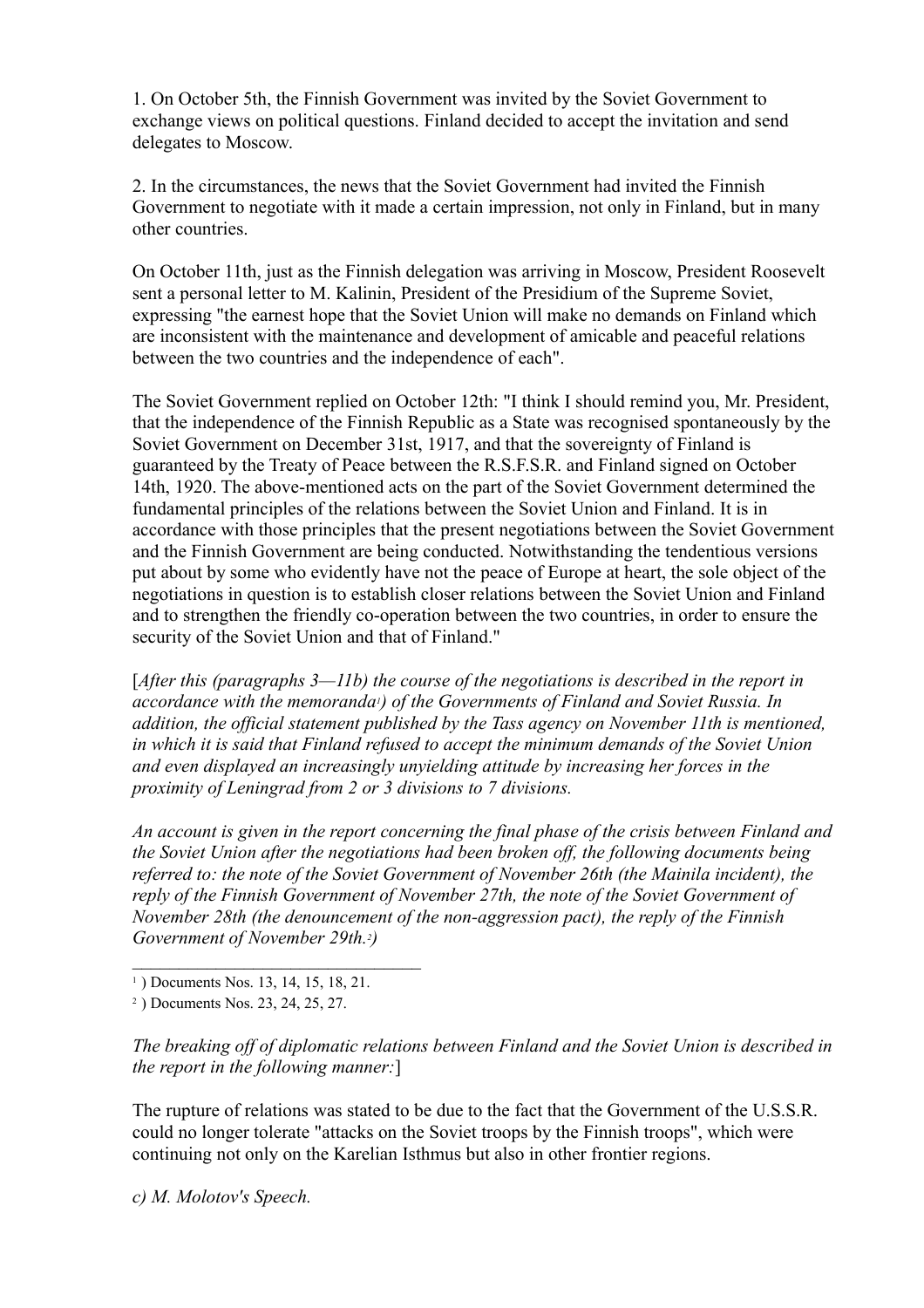At the moment when the Finnish Minister was notified of the rupture of relations, M. Molotov delivered a broadcast [speech,](file:///Y:/Omia/Kotisivu%20current/history/molotov_radio_29111939.html) in which he said:

"The hostile policy that the present Finnish Government is pursuing towards our country obliges us to take immediate steps to ensure the external security of the State... From such a Government and from its mad military clique there is nothing now to be expected but fresh violent provocations ... The Soviet Government has come to the conclusion that it can no longer maintain normal relations with the Finnish Government, and for that reason it has thought it necessary to recall its political and economic representatives immediately from Finland."

The President of the Council of People's Commissars then proceeded to deny the "illintentioned calumnies" of the foreign Press hostile to the U.S.S.R. The Soviet Government had no intention of taking and annexing Finnish territory and, had Finland's policy towards it been friendly, would have been prepared to discuss in a favourable sense even such questions as that of the union of the Karelian people living in the principal districts of the present Soviet Karelia with the nearly-related Finnish people in a single independent Finnish State. Nor had the Government of the U.S.S.R. any intention of infringing the independence of Finland or of interfering in her domestic and foreign affairs.

"We regard Finland", he said, "whatever may be the regime in existence there, as an independent State, sovereign in all its domestic and foreign policy. We are most anxious that the Finnish people should itself decide its internal and external affairs as it thinks best. The peoples of the U.S.S.R. did all that was necessary in the past to create an independent Finland. In the future, too, the peoples of our country are ready to help the Finnish people to secure its free and independent development.

"Nor has the U.S.S.R. any intention of injuring in any degree the interests of other States in Finland. The question of the relations between Finland and other States is entirely one for Finland herself, and not a matter in which the U.S.S.R. considers that it has any right to interfere. The object of the steps we are taking is solely to ensure the security of the U.S.S.R., and particularly of Leningrad, with its  $3\frac{1}{2}$  million inhabitants. In the present atmosphere, raised to white heat by the war, we cannot allow the solution of this vital and urgent problem to depend upon the ill-will of those who at present govern Finland. That problem must be solved by the efforts of the U.S.S.R. itself, in friendly co-operation with the Finnish people. We are sure that the favourable solution of this problem of the security of Leningrad will lay the foundations of an indissoluble friendship between the U.S.S.R. and Finland."

#### *Soviet Troops cross the Frontier.*

12. On November 30th, at 8 a.m., the troops of the Leningrad military area crossed the frontier on the Isthmus of Karelia and in several other regions. The order had been given by the High Command of the Red Army, on account, according to the Tass Agency's *communiqué*, of "fresh armed provocations on the part of the Finnish military clique".

According to the same *communiqué*, these provocations had taken place during the night at various points on the frontier. While Soviet troops were entering Finland, Soviet aircraft "dropped bombs on the aerodromes at Viipuri and Helsinki".

The Finnish Government gives a different version of these events; the Soviet troops crossed the frontier as early as the evening of November 29th,<sup>1</sup>) near Pummanki, on the Rybachi Peninsula, and on the morning of the 30th, while the Soviet troops were crossing the frontier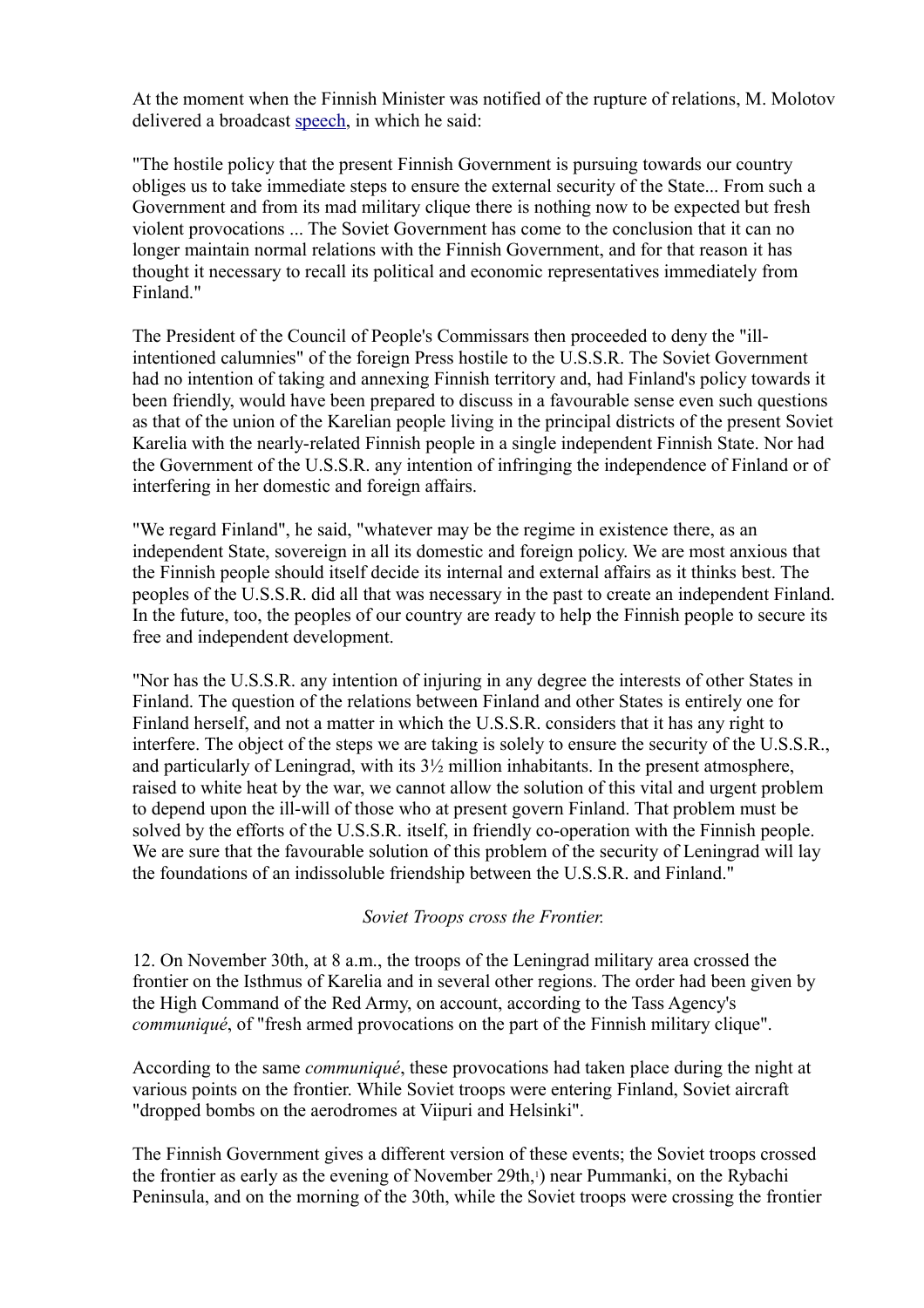at various points, Soviet aircraft bombed not merely the aerodromes but the towns of Helsinki and Viipuri, as well as several other places.

13. On December 2nd, the Tass Agency announced that "M. Kuusinen, President of the Popular Government and Minister for Foreign Affairs of Finland, has addressed an official declaration to the Presidium of the Supreme Soviet of the U.S.S.R. concerning the formation of the Popular Government of Finland and has proposed to establish diplomatic relations between the Democratic Republic of Finland and the Soviet Union. The Presidium of the Supreme Soviet of the U.S.S.R. has decided to recognise the Popular Government of Finland and to establish diplomatic relations between the U.S.S.R. and the Democratic Republic of Finland".

The Finnish Government points out that the reference is to a "phantom government" set up by the U.S.S.R. in the village of Terijoki, near the frontier. It is composed of Finnish communists, most of whom took refuge in Soviet territory after the civil war of 1918.

14. Since that date, while the Soviet Government maintains diplomatic relations and has concluded a ["pact of mutual assistance and friendship"](http://heninen.net/sopimus/1939_e.htm) with this "popular government", whose powers are limited to the portion of Finnish territory occupied by the Soviet troops, the Finnish Government, reconstituted on the basis of the national union of all parties, and still recognised by all the Powers except the U.S.S.R., is directing the Finnish nation's resistance to the Soviet forces.

<sup>1</sup>) More exactly on November 28th.

*Offers of Good Offices and Offers of Negotiations subsequent to the Outbreak of Hostilities.*

15. A few hours after the entry of the Soviet troops into Finland, the diplomatic representatives of the United States at Helsinki and at Moscow communicated to the Finnish and Soviet Governments the text of a statement made on the previous day by the United States Secretary of State. According to his statement, the United States Government, "without in any way becoming involved in the merits of the dispute and limiting its interest to the solution of the dispute by peaceful processes only . . . would, if agreeable to both Parties, gladly extend its good offices".

This offer was accepted by Finland alone.

The Soviet Government also rejected, on December 4th, a Finnish proposal transmitted by the Minister of Sweden at Moscow for the opening of fresh negotiations with a view to an agreement. The Soviet Government replied that it recognised only the "Popular Government of the Republic of Finland".

16. The existence of this "Popular Government" was also one of the reasons given by the Soviet Government for its refusal to sit on the Council or in the Assembly if they examined Finland's appeal.

II.

The facts set forth above have to be considered in relation to the legal situation arising from the commitments by which the two countries are bound.

Since the recognition of the independence and sovereignty of the Finnish State, the latter has concluded with the U.S.S.R. a number of treaties. Moreover, both States are Parties to the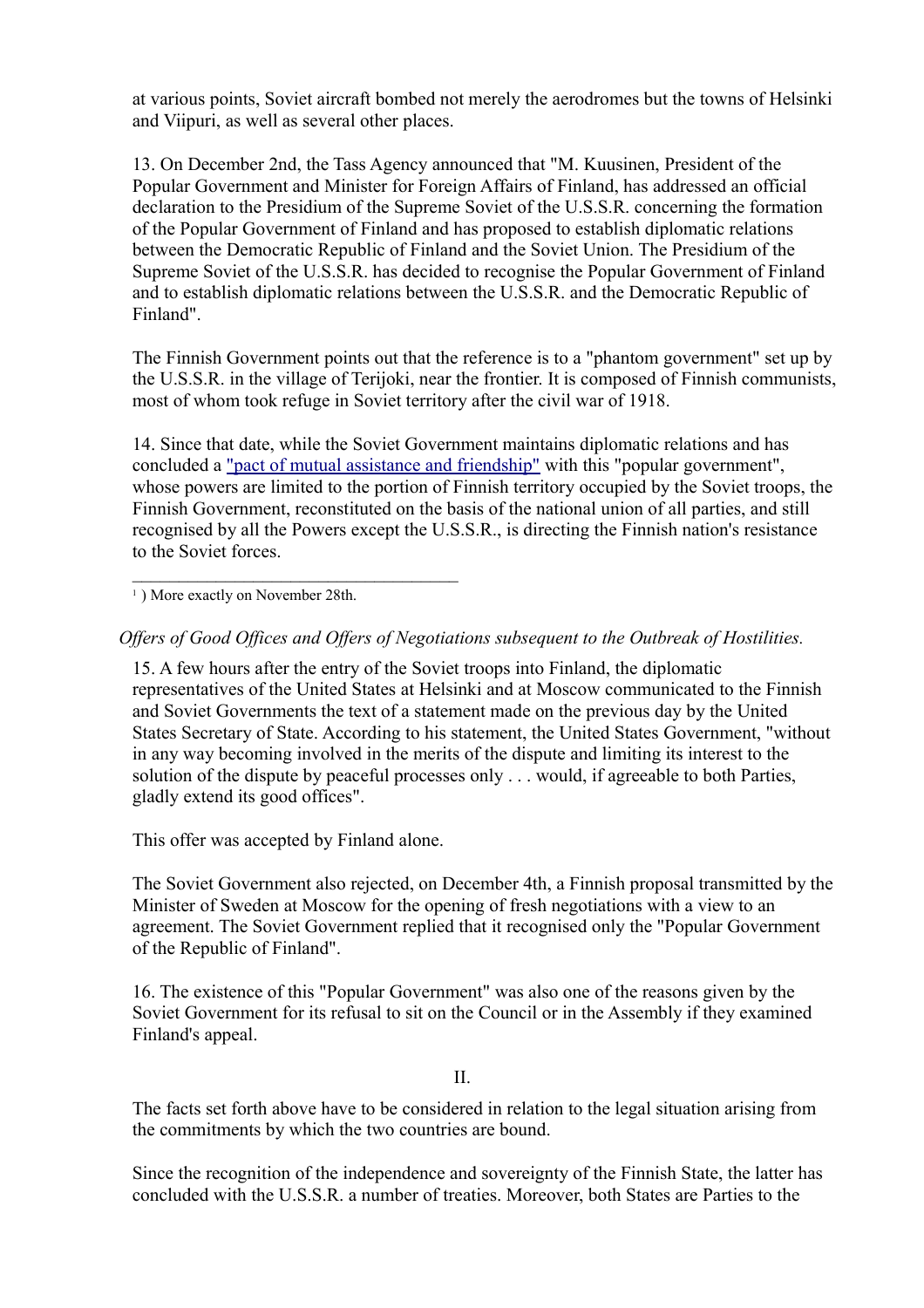Pact of Paris of 1928 and the Convention of 1933 defining the aggressor, and both are Members of the League of Nations.

1) The [Treaty of Peace signed at Dorpat](file:///Y:/Omia/Kotisivu%20current/history/dorpat1920_en.html) on October 14th, 1920, between Finland and the Russian Socialist Federal Soviet Republic recalls in its Preamble that in 1917 Finland was proclaimed an independent State and that Russia had recognised the independence and sovereignty of the Finnish State within the frontiers of the Grand-Duchy of Finland. This Treaty fixes, inter alia, the frontier "between the States of Russia and Finland", the limit of the territorial waters of the contracting Powers, the military neutralisation of certain Finnish islands in the Gulf of Finland, etc.

2) As regards the territorial frontier between the two States from Lake Ladoga to the Arctic Ocean, the Republic of Finland and the Russian Socialist Federal Soviet Republic signed at Helsinki on June 1st, 1922, a Convention regarding measures taken in order to ensure peace at the frontier. This Convention established and delimited a zone on both sides of and along the frontier. Each of the two contracting Parties undertook, *inter alia*, with a view to ensuring the inviolability of the frontier, not to maintain within the limits of its zone armed forces other than the regular military units or groups belonging to the regular frontier guard, whose total strength might not exceed 2,500 men on either side. The distribution of the armed forces in the frontier zones was to be carried out under the supervision of each country, which was to communicate to the other Party information regarding such distribution. The establishment of organisations in the frontier zones for the avowed purpose of preparing, encouraging or supporting attacks on the territory of the other Party was unconditionally prohibited. The Russo-Finnish Central Mixed Commission was to have the duty of supervising the carryingout of the provisions of the Convention; it was to act through the Frontier Sub-Commissions and Local Supervisory Committees.

3) As regards the frontier on the Karelian Isthmus, the two Governments exchanged at Helsinki on September 24th, 1928, [notes](file:///Y:/Omia/Kotisivu%20current/history/boundary1928_en.html) whereby Finland and the Union of Soviet Socialist Republics each appointed a frontier commissioner in order to prevent the occurrence of local incidents on the common frontier on that Isthmus or to facilitate their prompt settlement. The frontier commissioners of the two Parties were to deal jointly with frontier incidents, including cases where shots had been fired from the territory of one of the Parties at persons belonging to the frontier guard, or at other persons, or into the territory of the other Party. When such incidents occurred, the commissioners were to take appropriate measures to settle them in the easiest and quickest way. Incidents regarding which the commissioners were unable to agree were to be dealt with through diplomatic channels.

4) Under the General Pact for the Renunciation of War dated August 27th, 1928 (Paris Pact), the Parties solemnly declared in the names of their respective peoples that they condemned recourse to war for the solution of international controversies and renounced it as an instrument of national policy in their relations with one another. They further agreed that the settlement or solution of all disputes or conflicts of whatever nature or whatever origin they might be, which might arise among them, should never be sought except by pacific means.

5) Desirous "of confirming and completing the General Pact of August 27th, 1928, for the Renunciation of War", the Union of Soviet Socialist Republics and Finland signed at Helsinki on January 21st, 1932, a Treaty of Non-Aggression and Pacific Settlement of Disputes. Under the terms of Article 1 of this Treaty, the "High Contracting Parties mutually guarantee the inviolability of the existing frontiers between the Union of Soviet Socialist Republics and the Republic of Finland, as fixed by the Treaty of Peace concluded at Dorpat on October 14th, 1920, which shall remain the firm foundation of their relations, and reciprocally undertake to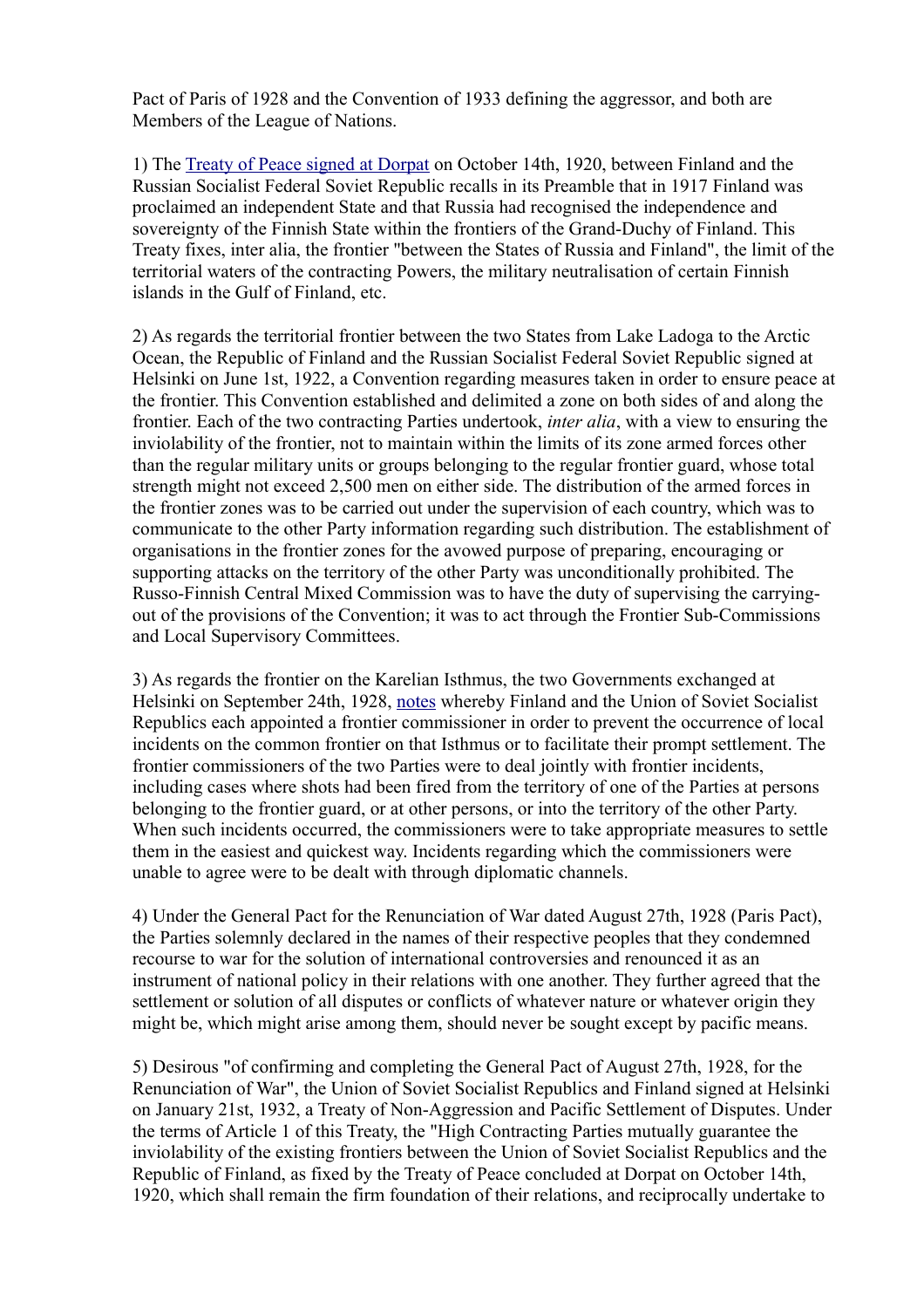refrain from any act of aggression directed against each other. Any act of violence attacking the integrity and inviolability of the territory or the political independence of the other High Contracting Party shall be regarded as an act of aggression, even if it is committed without declaration of war and avoids warlike manifestations". A "Protocol to Article 1" maintains fully in force "the Agreement of June 1st, 1922, regarding Measures ensuring the Inviolability of the Frontiers". Under Article 5, the High Contracting Parties declare that they will always endeavour to settle in a spirit of justice any disputes of whatever nature or origin which may arise between them, and will resort exclusively to pacific means of settling such disputes. For this purpose, the High Contracting Parties undertake to submit any disputes which may arise between them after the signature of the Treaty, and which it may not have been possible to settle through diplomatic proceedings within a reasonable time, to a procedure of conciliation before a joint conciliation commission. Conciliation procedure shall also be applied in the event of any dispute as to the application or interpretation of a convention concluded between the High Contracting Parties, and particularly the question whether the mutual undertaking as to non-aggression has or has not been violated.

In the Protocol of Signature, the High Contracting Parties declare that subsequent denunciation of the Treaty before its termination or annulment shall neither cancel nor restrict the undertakings arising from the Pact for the Renunciation of War signed at Paris on August 27th, 1928.

6) The Conciliation Commission provided for in Article 5 of the Treaty of Non-Aggression of January 21st, 1932, was set up by a Convention signed at Helsinki on April 22nd, 1932.

7) Finland acceded on January 31st, 1934, to the Convention for the [Definition of Aggression](http://www.letton.ch/lvx_33sdn.htm) concluded in London on July 3rd, 1933, between the Union of Soviet Socialist Republics and various other Powers immediately adjacent to it. In the Preamble to that Convention, the parties declare that they deem it necessary, in the interest of the general security, to define aggression as specifically as possible in order to obviate any pretext whereby it might be justified; they note that all States have an equal right to independence, security, the defence of their territories and the free development of their institutions.

Under Article I, each of the High Contracting Parties undertakes to accept in its relations with each of the other Parties, . . . "the definition of aggression as explained in the report dated May 24th, 1933, of the Committee on Security Questions (Politis Report) to the Conference for the Reduction and Limitation of Armaments, which report was made in consequence of the Soviet delegation's proposal".

Under Article II, the aggressor in an armed conflict shall, subject to the agreements in force between the parties to the dispute, be considered to be that State which is the first to commit any of the following actions:

.............................................................................

4) Naval blockade of the coast or ports of another State.

Article III stipulates that no political, military, economic or other consideration may serve as an excuse or justification for the aggression referred to in Article II. Under the terms of the Annex to this Article III, the High Contracting Parties, desiring, "subject to the express

<sup>2)</sup> Invasion by its armed forces, with or without a declaration of war, of the territory of another State;

<sup>3)</sup> Attack by its land, naval, or air forces, with or without a declaration of war, on the territory, vessels or aircraft of another State;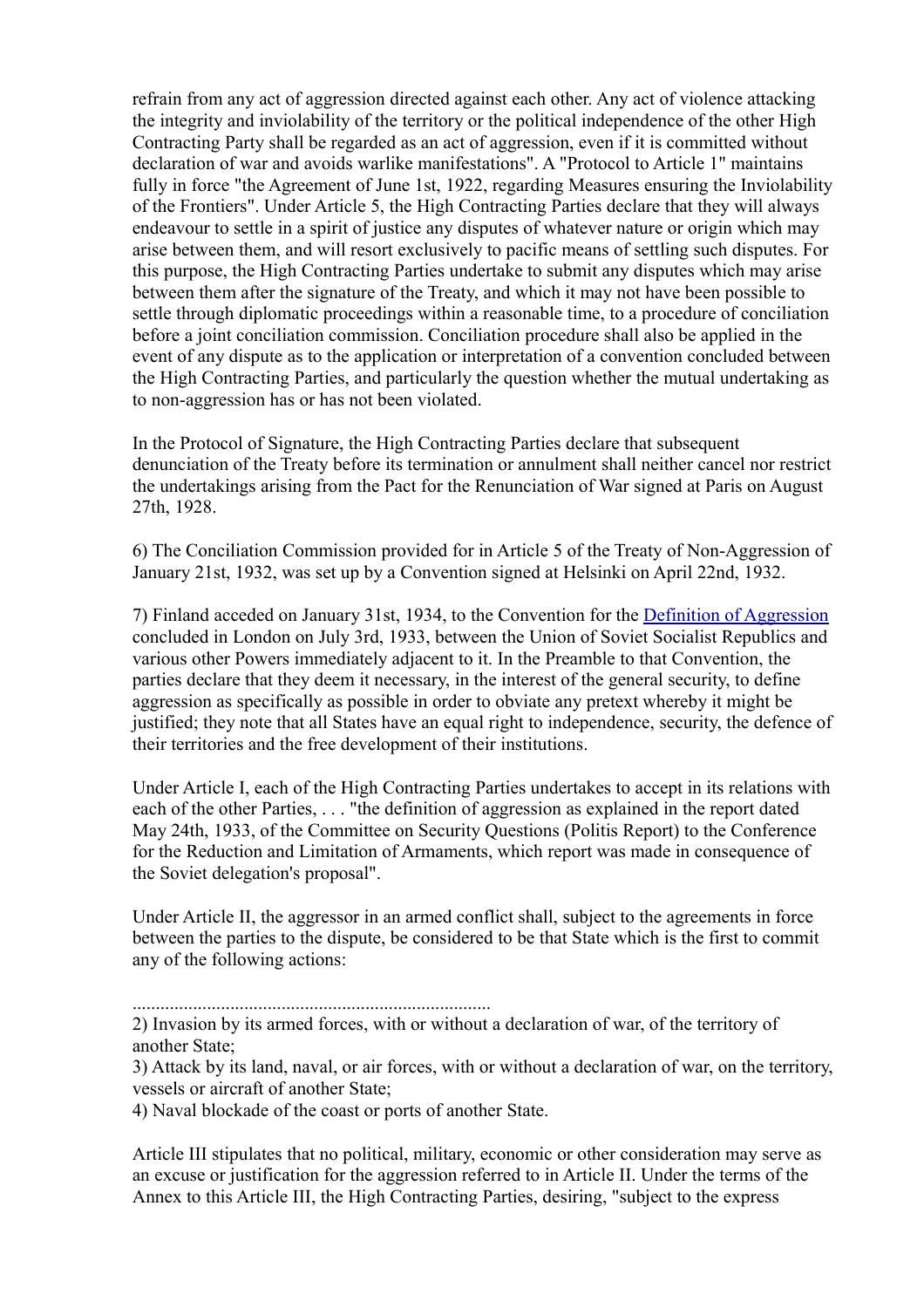reservation that the absolute validity of the rule laid down in Article III . . . shall be in no way restricted", to furnish certain indications for determining the aggressor, declare that no act of aggression within the meaning of Article II of the Convention can be justified on either of the following grounds:

*A.* — The internal condition of a State: *e.g.*, its political, economic or social structure; alleged defects in its administration; disturbances due to strikes, revolutions, counter-revolutions or civil war.

*B.* — The international conduct of a State: *e.g.*, the violation or threatened violation of the material or moral rights or interests of a foreign State or its nationals; the rupture of diplomatic or economic relations; . . . frontier incidents not forming any of the cases of aggression specified in Article II.

The accession of Finland to this Convention for the Definition of Aggression was given in virtue of the attached Protocol of Signature dated July 3rd, 1933, which reads as follows:

"It is hereby agreed between the High Contracting Parties that, should one or more of the other States immediately adjacent to the Union of Soviet Socialist Republics accede in the future to the present Convention, the said accession shall confer on the State or States in question the same rights and shall impose on them the same obligations as those conferred and imposed on the ordinary signatories."

8) The Treaty of [Non-Aggression and Pacific Settlement of Disputes](file:///Y:/Omia/Kotisivu%20current/history/nonagen1.html) concluded between Finland and the U.S.S.R. on January 21st, 1932, was extended to December 31st, 1945, by a [Protocol](file:///Y:/Omia/Kotisivu%20current/history/nonagen2.html) signed at Moscow on April 7th, 1934.

9) By Article 12 of the Covenant of the League of Nations, the Members of the League agree that, if there should arise between them any dispute likely to lead to a rupture, they will submit the matter either to arbitration or judicial settlement or to inquiry by the Council, and they agree in no case to resort to war until three months after the award by the arbitrators or the judicial decision or the report by the Council.

III.

If the attitude and the acts of the two Governments in the course of the last few weeks are considered with reference to international commitments, the conclusions reached are as follows:

I. In the course of the various stages of the dispute the Finnish Government has not rejected any peaceful procedure.

1) It agreed to enter into direct negotiations with the Soviet Government, although the invitation it received from that Government at the beginning of October contained no explanation of the nature or scope of the negotiations contemplated.

In the course of those negotiations, although it was entitled to invoke the treaties it had signed with the Union of Soviet Socialist Republics to reject any proposal infringing the territorial integrity of Finland, it agreed to contemplate cessions of territory, and when it received the Soviet proposals, it submitted counter-proposals which, in its opinion, went as far as it was possible for it to go.

2) When the dispute arose regarding the Mainila incident, the Finnish Government proposed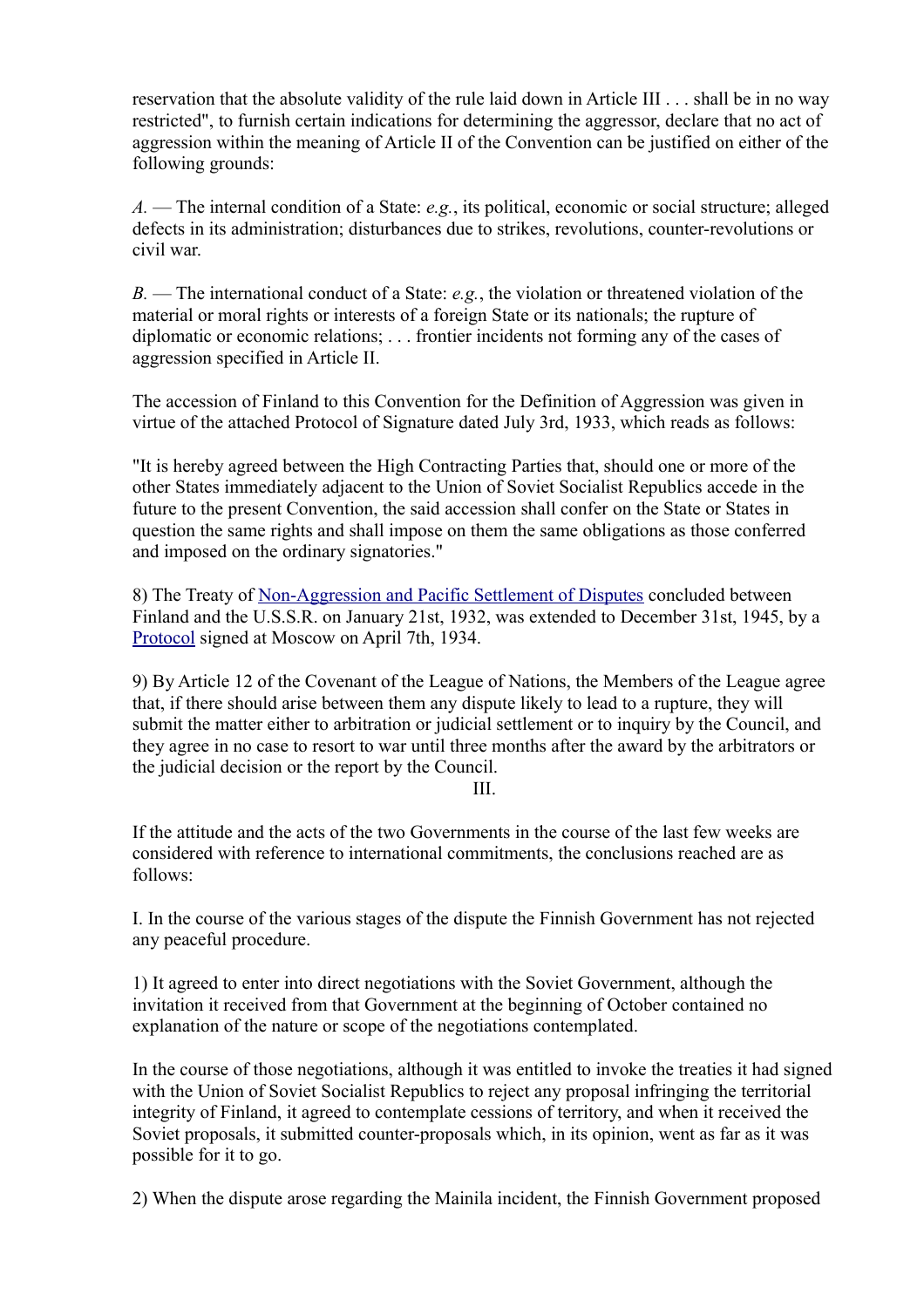that the frontier commissioners of the two countries should jointly proceed to carry out an inquiry, as provided for in the above-mentioned Exchange of Notes dated September 24th, 1928.

3) Faced with the denunciation by the Union of Soviet Socialist Republics of the Non-Aggression Treaty of January 21st, 1932 — the denunciation being based on the accusation that Finland had systematically violated that Treaty — the Finnish Government, in a note which, owing to the rupture of diplomatic relations by the Union of Soviet Socialist Republics, it was not possible to hand over at Moscow in time, asked for the application of the conciliation procedure laid down by that Treaty for cases of a dispute as to whether the mutual non-aggression undertaking had been violated.

4) In the same note (which could not be handed in at Moscow) the Finnish Government proposed the convening of a conciliation commission or, alternatively, neutral arbitration.

5) When requested by the Soviet Government on November 26th to remove its frontier troops on the Isthmus of Karelia forthwith to a distance of 20-25 kilometres, the Finnish Government replied that it was ready to enter into negotiations for a reciprocal withdrawal to a certain distance from the frontier. The Soviet Government having made it known that its proposal regarding the withdrawal of Finnish troops to a distance of 20-25 kilometres was a minimum proposal, the Finnish Government, in its note of November 29th, which could not be handed to the Soviet Government, declared itself ready to come to an agreement with the latter for the removal of the defence troops on the Karelian Isthmus, except frontier guards and Customs officials, to a distance from Leningrad such that they could no longer be held to menace the security of that city.

6) After the outbreak of hostilities, the Finnish Government accepted the offer of good offices made by the United States Government.

7) On December 3rd, the Finnish Government referred the matter to the Council of the League of Nations under Articles 11 and 15 of the Covenant.

On December 4th, it vainly endeavoured to transmit to the Soviet Government, through the Minister of Sweden at Moscow, a proposal for the opening of fresh negotiations for an agreement.

II. The attitude and acts of the Government of the Union of Soviet Socialist Republics, on the other hand, have been incompatible with the commitments entered into by that country.

1) In the course of the negotiations at Moscow with the Finnish Government, it made to that Government proposals for cessions of territory. It stated that these proposals "represented its minimum conditions, its attitude having been dictated by the fundamental security requirements of the Soviet Union and, particularly, of the city of Leningrad".

Under the terms of Article 1 of the Treaty of Non-Aggression of January 21st, 1932, the two countries had, however, undertaken mutually to guarantee the inviolability of the existing frontiers as fixed by the Treaty of Peace concluded at Dorpat on October 14th, 1920, which was to remain the firm foundation of their relations.

2) After the Mainila incident, the Soviet Government insisted on the unilateral withdrawal of the Finnish frontier troops on the Karelian Isthmus to a distance of 20 to 25 kilometres. It made no reply to the Finnish Government's proposal that the commissioners of the two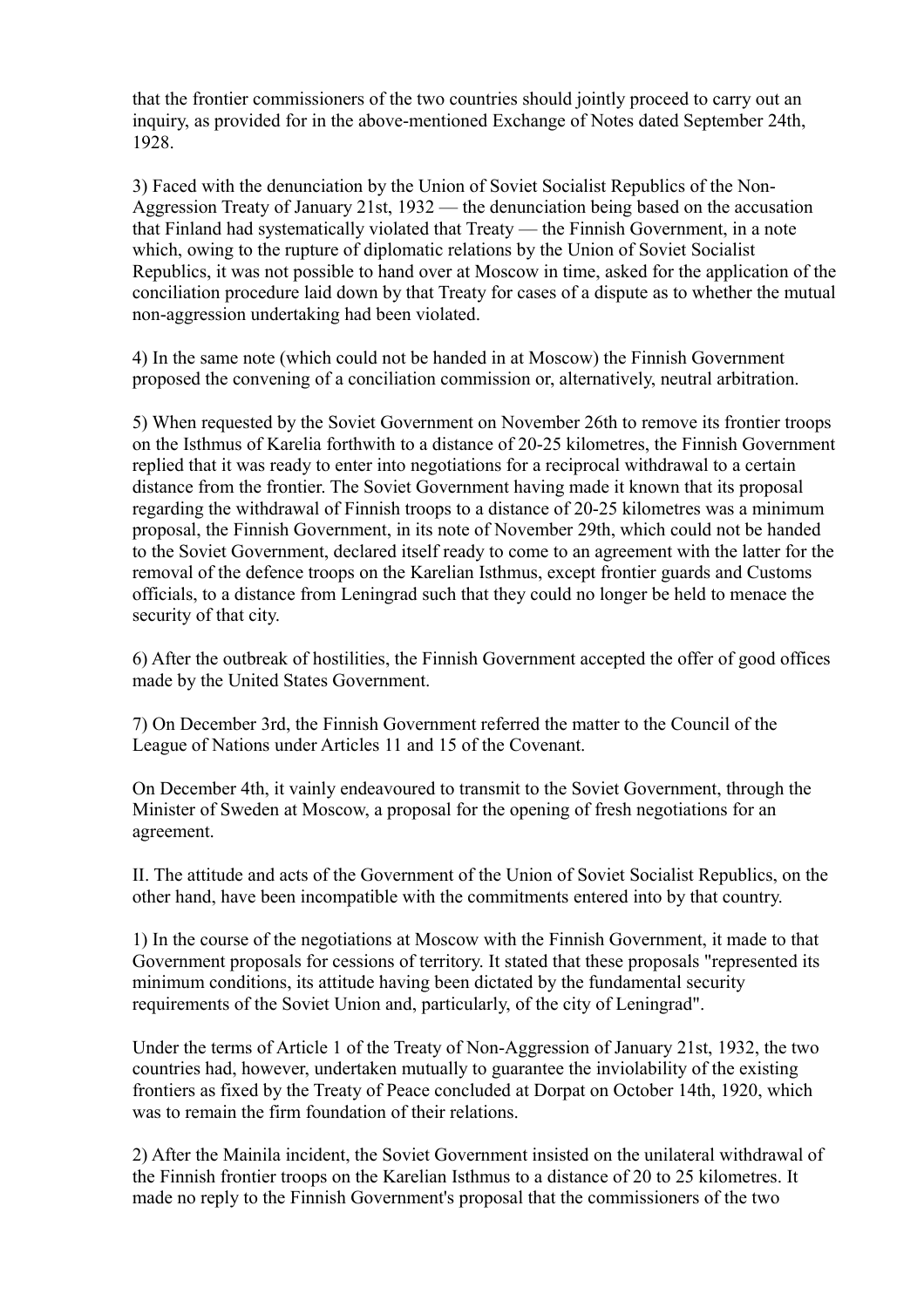countries should be instructed to carry out a joint inquiry as provided for in the Exchange of Notes of September 24th, 1928.

3) The Soviet Government interpreted the Finnish Government's refusal to accept immediately a unilateral withdrawal of its forces for 20-25 kilometres as indicating the wish of the latter Government to keep Leningrad under a constant menace. On the ground that the Finnish Government was systematically violating the Treaty of Non-Aggression, the Soviet Government declared that it regarded itself as released from the undertakings assumed by it under that Treaty. The Treaty in question, which had been prolonged by the Protocol of April 7th, 1934, until December 31st, 1945, laid down, however, that a procedure of conciliation would be applied in the event of any dispute on the question whether the mutual undertakings as to non-aggression had or had not been violated.

4) Even if one of the Parties could, without first resorting to the conciliation procedure, have declared that the Treaty of Non-Aggression no longer existed because the other Party had violated it, the Protocol of Signature of January 21st, 1932, declares that subsequent denunciation of this Treaty before its termination shall neither cancel nor restrict the undertakings arising from the Pact for the Renunciation of War signed on August 27th, 1928, which the Treaty of Non-Aggression between Finland and the Union of Soviet Socialist Republics was intended to confirm and complete.

5) The invasion of Finland by the land forces and the bombardments carried out by the naval and air forces of Soviet Russia are incompatible with the Pact for the Renunciation of War of August 27th, 1928, and with the provisions of Article 12 of the Covenant of the League of Nations.

6) It is impossible to argue that the operations of the Soviet forces in Finland do not constitute resort to war within the meaning of the Pact of Paris or Article 12 of the Covenant of the League of Nations.

Finland and the Union of Soviet Socialist Republics are bound by the Convention for the [Definition of Aggression](http://www.letton.ch/lvx_33sdn.htm) signed at London on July 3rd, 1933. According to Article II of this Convention the aggressor in an armed conflict shall be considered to be that State which is the first to invade by its armed forces, with or without a declaration of war, the territory of another State or to attack by its land, naval or air forces, with or without a declaration of war, the territory, vessels or aircraft of another State.

Under the terms of Article III "no political, military, economic or other consideration may serve as an excuse or justification for the aggression referred to in Article II".

The order to enter Finland was given to the Soviet troops on the ground of "further armed provocation". The reference was to frontier incidents or alleged frontier incidents. In the Annex, however, to Article II of the Convention, it is declared that no act of aggression within the meaning of Article II of the Convention can be justified by frontier incidents not forming any of the cases of aggression specified in Article II.

7) After having broken off diplomatic relations with the Finnish Government and rejected the good offices of the United States Government, the Soviet Government refused to send representatives to the Council or Assembly, on the ground that it was not in a state of war with Finland and was not threatening the Finnish people with war. This affirmation was based, *inter alia*, on the fact that the Soviet Government maintained peaceful relations with the "Democratic Republic of Finland" and that it had signed with the latter, a Pact of Assistance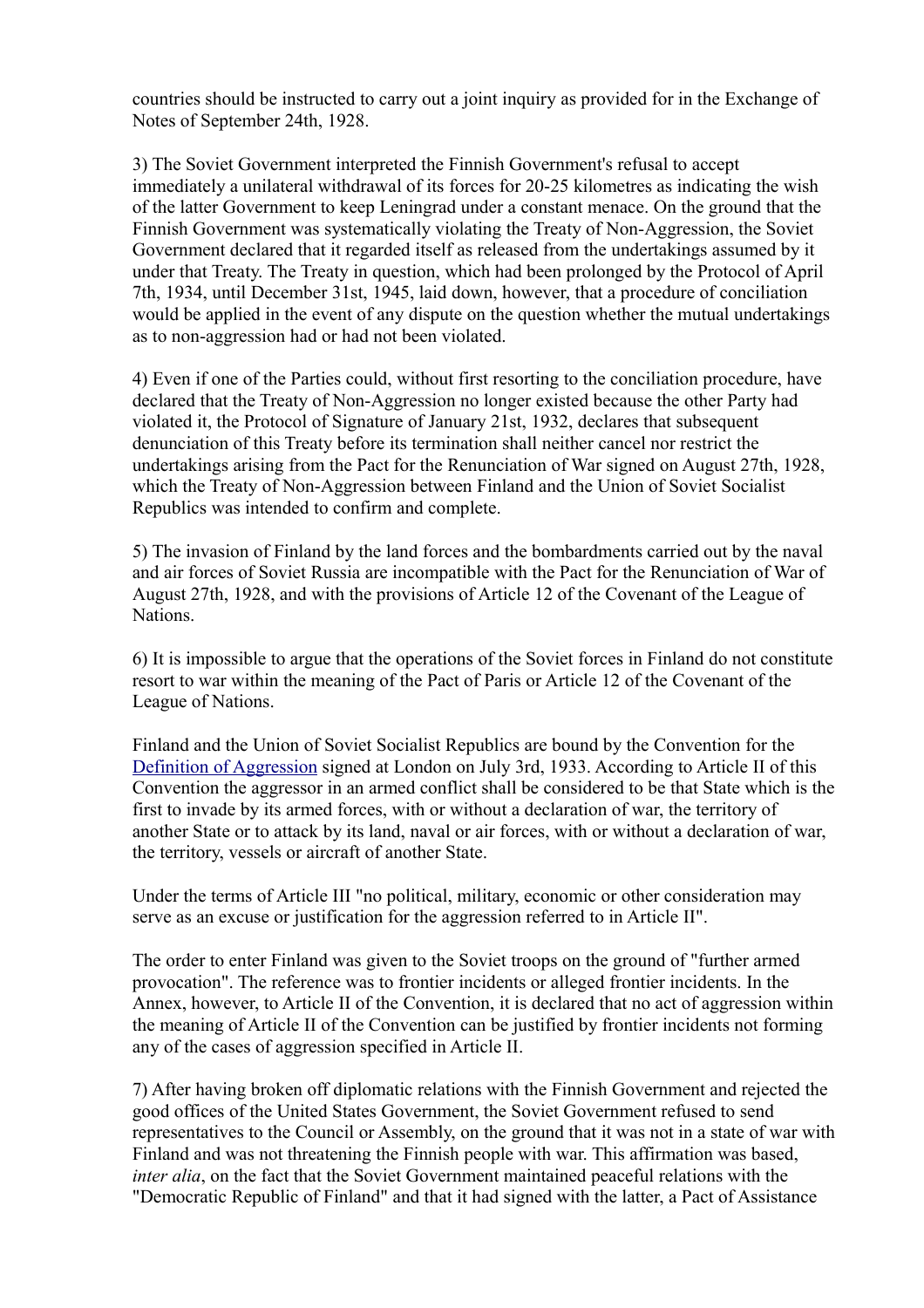and Friendship "settling all the questions which the Soviet Government had fruitlessly discussed with the delegates of the former Finnish Government, now divested of its power".

The so-called "former Finnish Government" is the regular Government of the Republic of Finland. It is composed of all the important parties in the Parliament, whose unanimous confidence it enjoys. The Parliament is freely elected by the Finnish people. The last elections took place in July of this year. The Government is thus based on respect for democratic institutions.

The Soviet Government invokes in support of its attitude the relations which it maintains with a so-called government of its own creation which cannot, either *de jure* or *de facto*, be regarded as the Government of the Republic of Finland. That fact therefore cannot serve the Soviet Government as justification for its refusal to follow, for the settlement of its dispute with Finland, the procedure laid down in Article 15 of the Covenant of the League of Nations.

Furthermore, in so refusing, the Soviet Government is failing to observe its obligation to respect the sovereignty and independence of Finland, and is also directly contravening the very definite obligations laid down in the Convention for the Definition of Aggression, which it signed and in the preparation of which it took a decisive part.

The whole object of this Convention, indeed, is to ensure that no political, military, economic or other considerations shall serve as an excuse or justification for aggression. The Annex to Article III specifies that aggression cannot be justified either by the international conduct of a State, for example: the violation or threatened violation of the material or moral rights or interests of a foreign State; or by the internal condition of a State, for example: its political, economic or social structure: alleged defects in its administration; disturbances due to strikes, revolutions, counter-revolutions or civil war.

It follows from these findings that the Soviet Government has violated, not only its special political agreements with Finland, but also [Article 12](http://www.yale.edu/lawweb/avalon/leagcov.htm#art12) of the Covenant of the League of Nations and the Pact of Paris.

#### *Resolution.*

The Assembly:

I.

Whereas, by the aggression which it has committed against Finland, the Union of Soviet Socialist Republics has failed to observe not only its special agreements with Finland but also Article 12 of the Covenant of the League of Nations and the Pact of Paris;

And whereas, immediately before committing that aggression, it denounced, without legal justification, the Treaty of Non-Aggression which it had concluded with Finland in 1932, and which was to remain in force until the end of 1945.

Solemnly condemns the action taken by the Union of Soviet Socialist Republics against the State of Finland;

Urgently appeals to every Member of the League to provide Finland with such material and humanitarian assistance as may be in its power and to refrain from any action which might weaken Finland's power of resistance;

Authorises the Secretary-General to lend the aid of his technical services in the organisation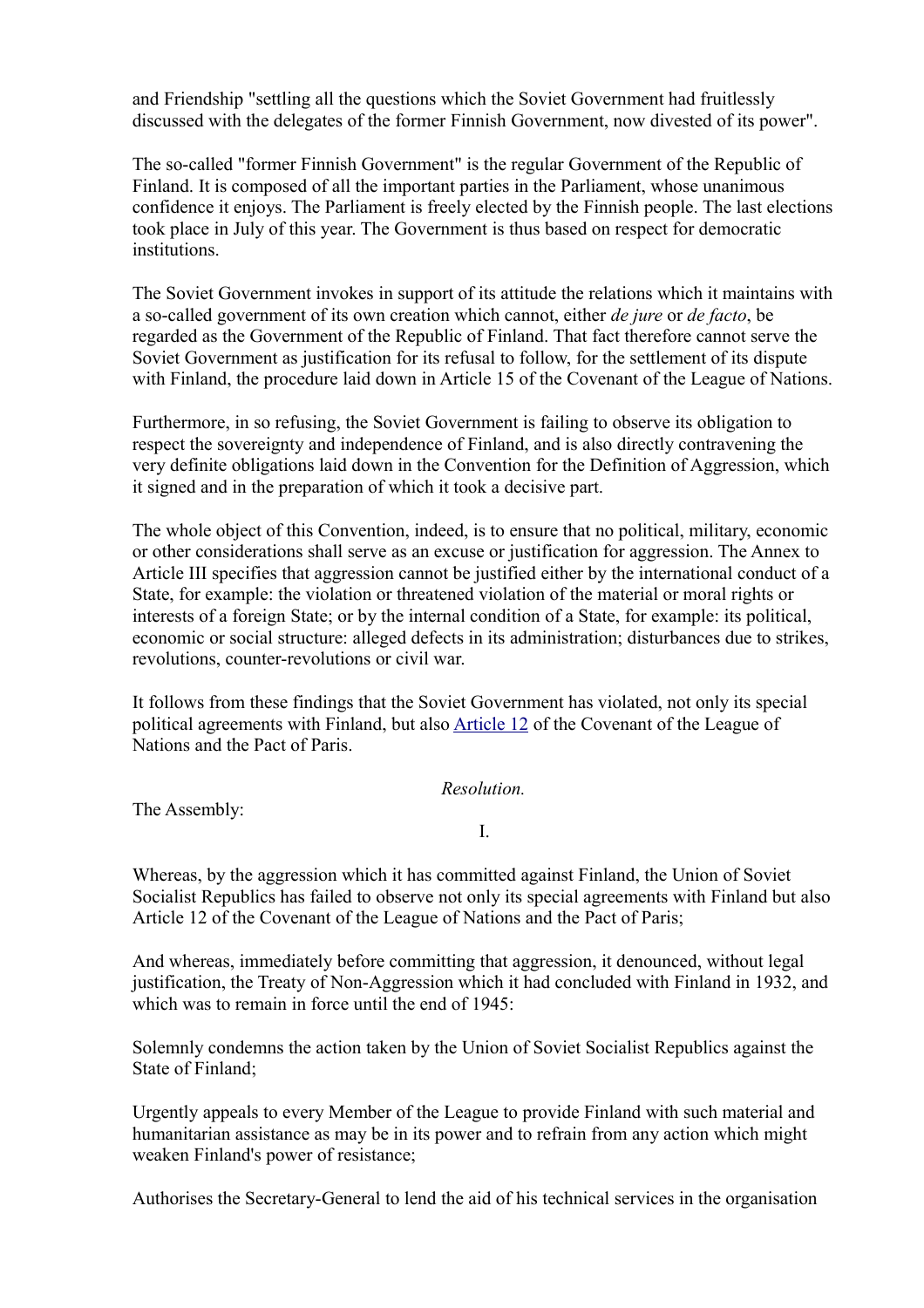of the aforesaid assistance to Finland;

And likewise authorises the Secretary-General, in virtue of the Assembly resolution of October 4th, 1937, to consult non-member States with a view to possible co-operation. II.

Whereas, notwithstanding an invitation extended to it on two occasions, the Union of Soviet Socialist Republics has refused to be present at the examination of its dispute with Finland before the Council and the Assembly;

And whereas, by thus refusing to recognise the duty of the Council and the Assembly as regards the execution of Article 15 of the Covenant, it has failed to observe one of the League's most essential covenants for the safeguarding of peace and the security of nations;

And whereas it has vainly attempted to justify its refusal on the ground of the relations which it has established with an alleged Government which is neither *de jure* nor *de facto* the Government recognised by the people of Finland in accordance with the free working of their institutions;

And whereas the Union of Soviet Socialist Republics has not merely violated a covenant of the League, but has by its own action placed itself outside the Covenant;

And whereas the Council is competent under Article 16 of the Covenant to consider what consequences should follow from this situation:

Recommends the Council to [pronounce](file:///Y:/Omia/Kotisivu%20current/history/league2.html) upon the question.

Text was published in the [book](file:///Y:/Omia/Kotisivu%20current/pdf/Documents%20concerning%20Finnish-Soviet%20relations%20during%20the%20autumn%201939.pdf) **The Development of Finnish-Soviet Relations during the autumn 1939 in the light of official documents.** Ministry for Foreign Affairs of Finland, Helsinki 1940. The footnote in the beginning, containing only Molotov's reply, is here replaced by the "Moscow News" text of Dec. 11, which included also Mr. Avenol's telegram and, within it, Mr. Holsti's request.

"Izvestiya" publishing a [communiqué](file:///Y:/Omia/Kotisivu%20current/history/litvinov-holsti.html) about discussions of the USSR People's Commissar for Foreign Affairs, Maxim Litvinov, and the Foreign Minister of Finland, R. Holsti, on February 11, 1937.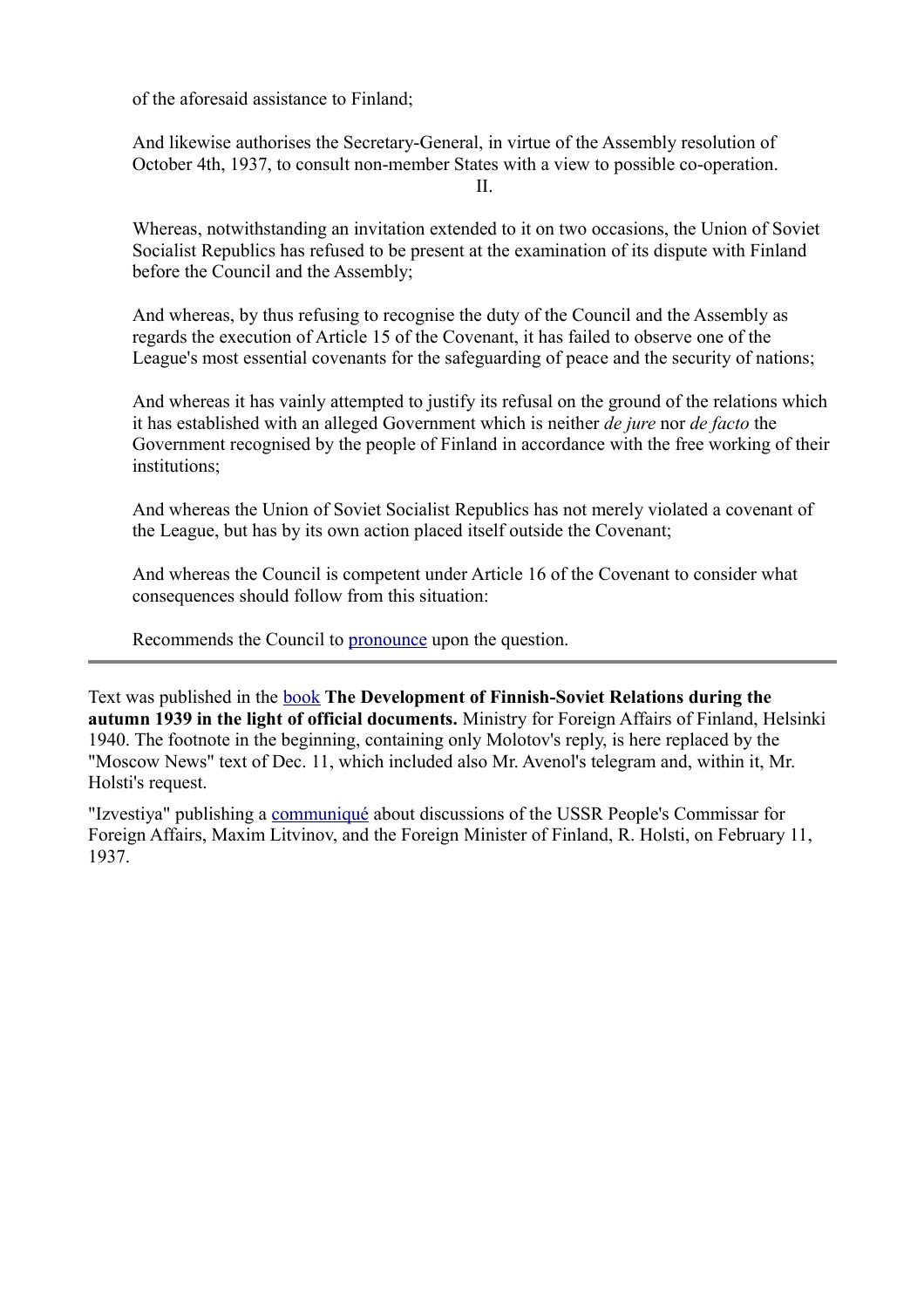# **RESOLUTION ADOPTED BY THE COUNCIL OF THE LEAGUE OF NATIONS, DATED DECEMBER 14th, 1939.**

The Council,

Having taken cognisance of the resolution adopted by the Assembly on December 14th 1939 regarding the appeal of the Finnish Government,

1. Associates itself with the condemnation by the Assembly of the action of the Union of Soviet Socialist Republics against the Finnish State, and

2. For the reasons set forth in the resolution of the Assembly,

In virtue of Article 16, paragraph 4, of the Covenant,

Finds, that, by its act, the Union of Soviet Socialist Republics has placed itself outside the League of Nations. It follows that the Union of Soviet Socialist Republics is no longer a Member of the League.

Text published in the [book](file:///Y:/Omia/Kotisivu%20current/pdf/Documents%20concerning%20Finnish-Soviet%20relations%20during%20the%20autumn%201939.pdf) **The Development of Finnish-Soviet Relations during the autumn 1939 in the light of official documents.** Ministry for Foreign Affairs of Finland, Helsinki 1940.

Statement of Nordic governments in Geneva saying that they [refrain from vote.](file:///Y:/Omia/Kotisivu%20current/history/1939-12-14.html) Authoritative Soviet [appraisal](file:///Y:/Omia/Kotisivu%20current/history/tass.html) of the resolution ("Moscow News", Dec. 18,1939).

[Members](http://www.indiana.edu/~league/councilsess107.htm) of the 107th Council. The Council session room [in 1938](http://www.indiana.edu/~librcsd/nt/db.cgi?db=ig&do=search_results&details=2&ID=603&ID-opt==) and [presently](file:///Y:/Omia/Kotisivu%20current/historia/pic/league.jpg) (2004). Latter picture by Pauli Kruhse.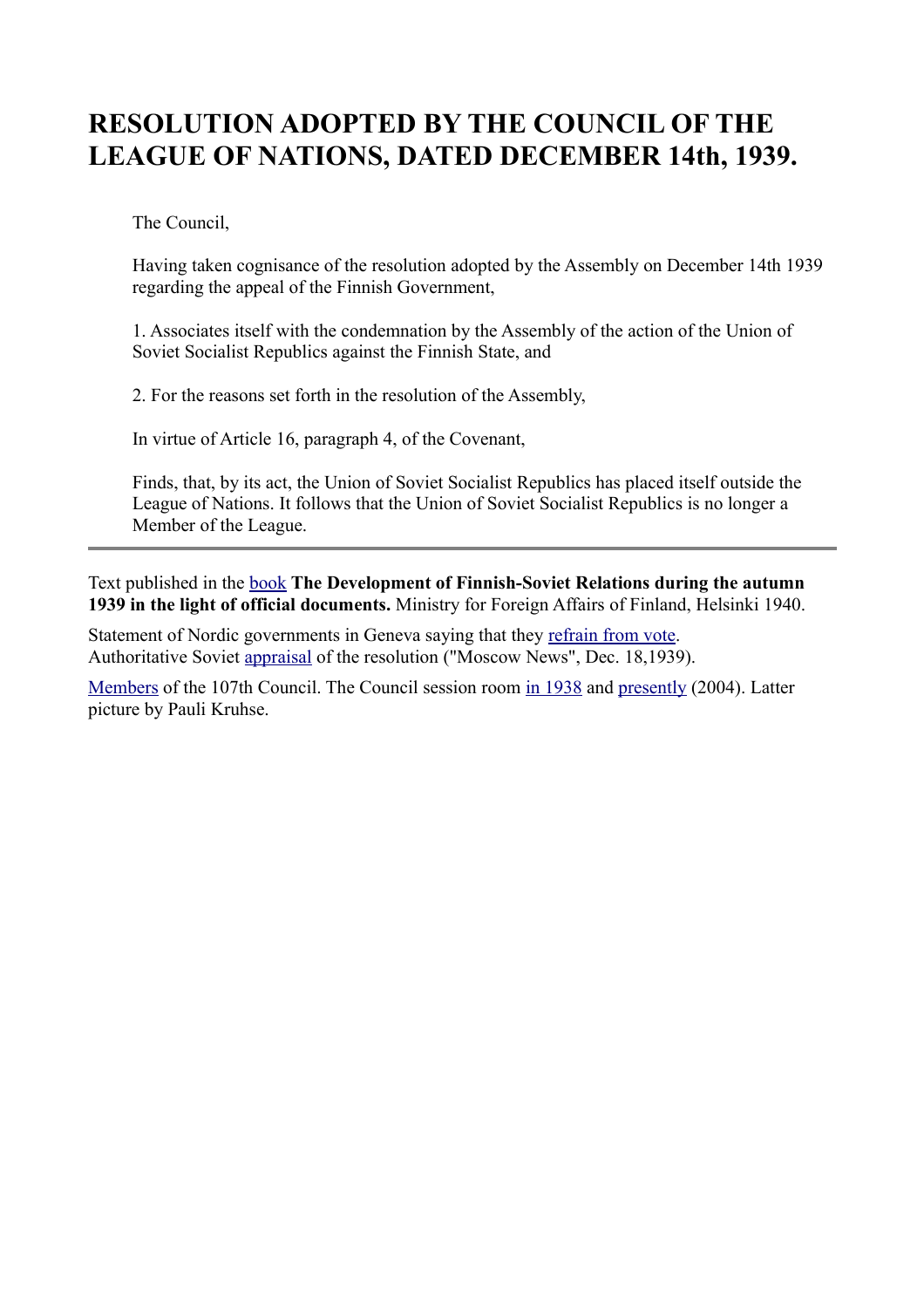# **KANSAINLIITON YLEISKOKOUKSEN 14 PÄIVÄNÄ JOULUKUUTA 1939 HYVÄKSYMÄT SELOSTUS JA PÄÄTÖSLAUSELMA.**

Suomennos.

#### YLEISKOKOUKSEN SELOSTUS.

#### *Johdanto.*

Yleiskokouksen ensimmäinen tehtävä, sen jälkeen kun sen puoleen on käännytty Peruskirjan 15 artiklan perusteella, on "huolehtia sen käsiteltäväksi jätetyn riitaisuuden selvittämisestä".

Neuvostoliiton hallituksen ilmoitettua päättäneensä olla lähettämättä edustajaansa Yleiskokoukseen, Moskovaan lähetettiin joulukuun 11 päivänä Yleiskokouksen asettaman valiokunnan ensimmäisen istunnon päättyessä seuraavansisältöinen sähkösanoma:

"Yleiskokouksen asettama valiokunta, jonka puoleen on käännytty peruskirjan 15 artiklan perusteella, kehoittaa kiireellisesti Neuvostoliiton ja Suomen hallituksia keskeyttämään vihollisuudet ja aloittamaan viipymättä, Yleiskokouksen välitystä käyttäen, neuvottelut rauhan palauttamiseksi. Suomi täällä edustettuna hyväksyy. Olisimme kiitollisia, jos ilmoittaisitte ennen huomisiltaa, tiistaina, onko Neuvostoliiton hallitus suostuvainen hyväksymään tämän vetoomuksen ja keskeyttämään viipymättä vihollisuudet."

Neuvostoliiton hallitus on vastannut joulukuun 12 päivänä seuraavasti:

 $\mathcal{L}_\text{max}$  , where  $\mathcal{L}_\text{max}$ 

"Neuvostoliiton hallitus kiittää Teitä Herra Puheenjohtaja ystävällisestä kutsustanne osallistua Suomea koskevan kysymyksen käsittelyyn. Samalla Neuvostoliiton hallitus saattaa tiedoksenne, ettei se voi hyväksyä tätä kutsua syistä, jotka on esitetty Narkomindel'in (Ulkoasiainkomissariaatin) 4 päivänä joulukuuta lähettämässä sähkösanomassa, joka sisälsi vastauksen herra Avenolin tiedoitukseen 1)

"Neuvostoliitto ei ole sodassa Suomen kanssa eikä uhkaa Suomen kansaa sodalla. Näin muodoin vetoaminen 11 artiklan 1 §:ään ei ole paikallaan. Neuvostoliitto on rauhallisissa suhteissa Suomen kansanvaltaisen tasavallan kanssa, jonka hallitus on joulukuun 2 päivänä solminut Neuvostoliiton kanssa [avunanto- ja ystävyyssopimuksen.](http://heninen.net/sopimus/1939_f.htm) Tällä sopimuksella on järjestetty kaikki ne kysymykset, joista Neuvostoliiton hallitus oli neuvotellut tuloksettomasti Suomen entisen ja nyttemmin vallasta poistetun hallituksen valtuutettujen kanssa.

"Ensimmäisenä päivänä joulukuuta antamassaan julistuksessa Suomen kansanvaltaisen tasavallan hallitus on kääntynyt Neuvostoliiton hallituksen puoleen pyytäen sitä avustamaan tätä tasavaltaa sotavoimilla tuhotakseen yhteistoiminnassa mahdollisimman pian Suomen entisten johtomiesten sinne perustaman mitä vaarallisimman sodan ahjon. Näissä oloissa Herra Rudolf Holstin Kansainliitolle esittämä vetoomus ei ole pätevä aihe Neuvoston ja Yleiskokouksen koolle kutsumiseen varsinkin, kun niitä henkilöitä, joiden nimessä Herra Rudolf Holsti on kääntynyt Kansainliiton puoleen, ei voida pitää Suomen kansan valtuutettuina.

"Jos kuitenkin Neuvosto ja Yleiskokous näistä näkökohdista huolimatta kutsuttaisiin koolle käsittelemään Herra Rudolf Holstin vetoomusta, Neuvostoliiton hallitus ei katso voivansa ottaa osaa näihin kokouksiin. Tämä päätös

<sup>1</sup> ) Neuvostoliiton hallituksen 4 päivänä joulukuuta päivätty vastaus pääsihteerin sille osoittamaan kutsuun on näin kuuluva:

<sup>&</sup>quot;Neuvostoliiton hallitukselta saamieni ohjeiden mukaisesti minulla on kunnia saattaa tiedoksenne, että tämä hallitus katsoo, että [Herra Rudolf Holstin](http://www.indiana.edu/~librcsd/nt/db.cgi?db=ig&do=search_results&details=2&ID=889&ID-opt==) aloitteesta Kansainliiton peruskirjan 11 artiklan 1 §:n nojalla tehdyltä ehdotukselta kutsua Kansainliiton neuvosto koolle yhdeksäntenä ja yleiskokous yhdentenätoista päivänä joulukuuta, puuttuu peruste.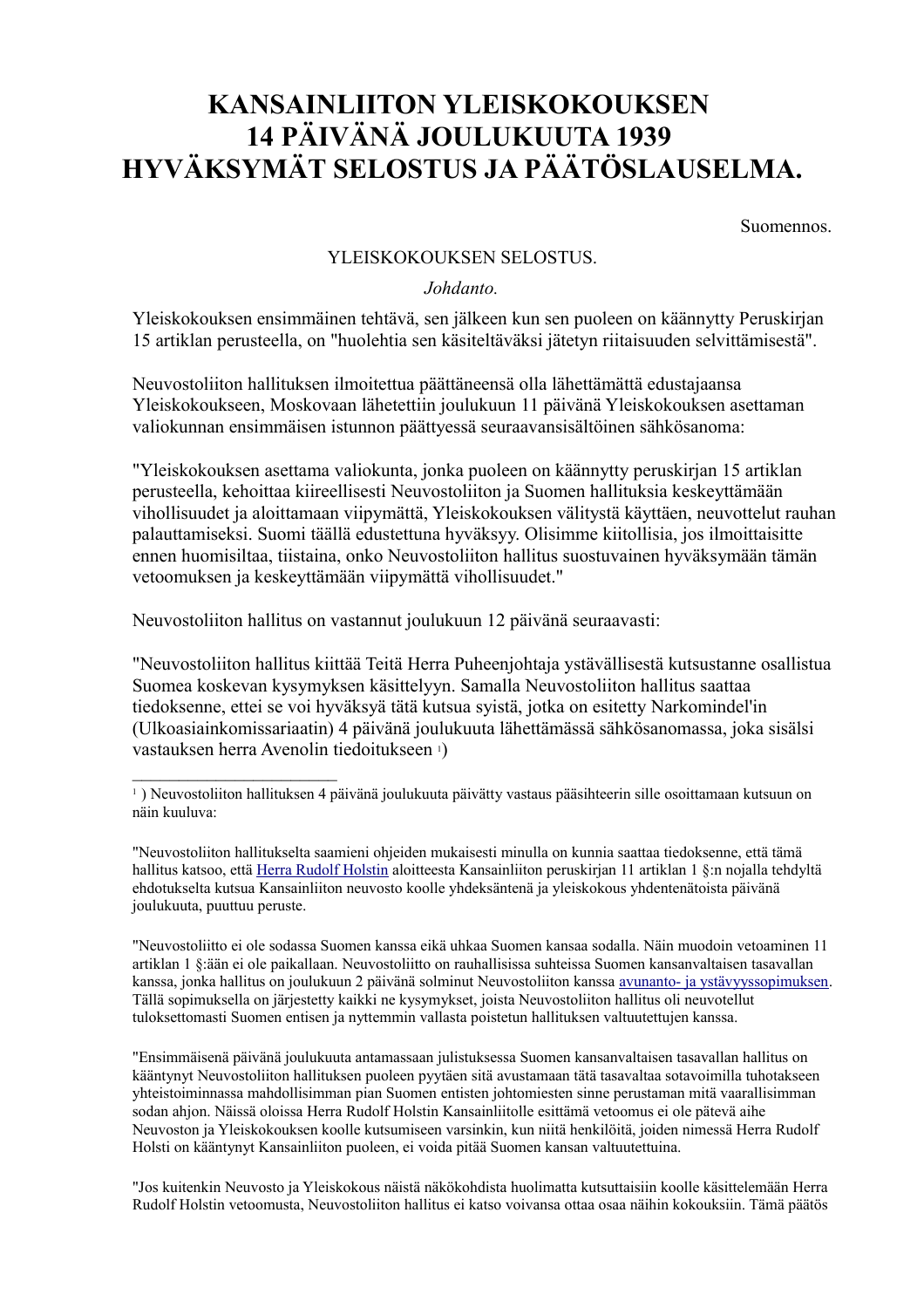nojautuu m.m. siihen tosiasiaan, että Kansainliiton pääsihteerin Neuvoston ja Yleiskokouksen koolle kutsumista koskevaan tiedoitukseen sisältyy Herra Rudolf Holstin kirjeen teksti, joka on täynnä Neuvostoliiton hallitukseen kohdistettuja loukkauksia ja parjauksia, mikä menettely ei ole sopusoinnussa velvollisuuden kanssa kunnioittaa Neuvostoliittoa."

Neuvostoliiton hallituksen valtuuskunnan poissaolo samoin kuin Neuvostoliiton poissaolonsa selitykseksi esittämien syiden tarkastelu valitettavasti osoittaa, että nykyisin on hyödytöntä yrittää välityksen ja sovittelun avulla saada vihollisuudet keskeytymään ja palauttaa Suomen ja Neuvostoliiton välille rauhalliset ja normaalit suhteet.

Yleiskokouksen velvollisuutena on näin muodoin julkaista peruskirjan edellyttämä selostus "riitaisuutta koskevien asianhaarojen tunnetuksi saattamiseksi samoin kuin ne ratkaisut, joita se suosittelee tähän tarkoitukseen paraiten soveltuvina ja kohtuullisimpina".

I.

Riitaisuutta koskevien seikkojen toteamisessa yleiskokouksella on ollut käytettävänään Suomen valtuuskunnan sille jättämä asiakirja-aineisto. Koska Neuvostoliiton hallituksen näkökohdat on esiintuotu ainoastaan herra Molotovin 4 päivänä joulukuuta 1939 pääsihteerille lähettämässä lyhyessä sähkösanomassa, katsottiin tarpeelliseksi, jotta tämän selostuksen puolueettomuus tulisi taatuksi, viitata Tass'in tietotoimiston julkaisemaan viralliseen tiedoitukseen.

Jäljempänä seuraa selostus riidattomista tosiseikoista, sen mukaan kuin ne ilmenevät suomalaisista ja neuvostovenäläisistä asiakirjoista, ja mitä tulee riitakysymyksiin, niin niistä esitetään molempien hallitusten kuvaukset.

> *Suomen ja Neuvostoliiton väliset neuvottelut (12 p. lokakuuta - 13 p. marraskuuta).*

1. Lokakuun 5 päivänä Neuvostoliiton hallitus esitti Suomen hallitukselle kutsun saapua vaihtamaan mielipiteitä poliittisluonteisista kysymyksistä. Suomen hallitus päätti suostua tähän kutsuun ja lähettää valtuutettuja Moskovaan.

2. Tällöin vallinneissa olosuhteissa uutinen, että Neuvostoliiton hallitus oli kutsunut Suomen hallituksen neuvottelemaan kanssaan, herätti suurta huomiota ei ainoastaan Suomessa vaan myöskin monessa muussa maassa.

Lokakuun 11 päivänä, Suomen valtuuskunnan saapuessa Moskovaan, presidentti Roosevelt lähetti henkilökohtaisen sanoman Korkeimman Neuvoston puhemiehistön puheenjohtajalle Kalininille. Hän julkilausui "sen hartaan toivomuksen, ettei Neuvostoliitto esittäisi Suomelle mitään sellaisia vaatimuksia, jotka olisivat ristiriidassa molempien maiden välisten ystävällisten ja rauhallisten suhteiden säilyttämisen ja kehittämisen sekä kummankin maan itsenäisyyden kanssa."

Neuvostoliiton hallitus vastasi lokakuun 12 päivänä: "Mielestäni on syytä huomauttaa Teille, Herra Presidentti, että Neuvostoliiton hallitus on vapaasta tahdostaan tunnustanut Suomen Tasavallan valtiollisen itsenäisyyden 31 p:nä joulukuuta 1917 ja että Suomen täysivaltaisuus on taattu Neuvosto-Venäjän ja Suomen välisellä, 14 p:nä lokakuuta 1920 allekirjoitetulla rauhansopimuksella. Neuvostoliiton hallituksen edellämainitut toimenpiteet ovat määränneet Neuvostoliiton ja Suomen välisissä suhteissa vallitsevat pääperiaatteet. Neuvostoliiton ja Suomen hallitusten välisiä nykyisiä neuvotteluja on käyty juuri näiden periaatteiden mukaisesti. Kysymyksessä olevien neuvottelujen tarkoituksena on, päinvastoin kuin mitä ovat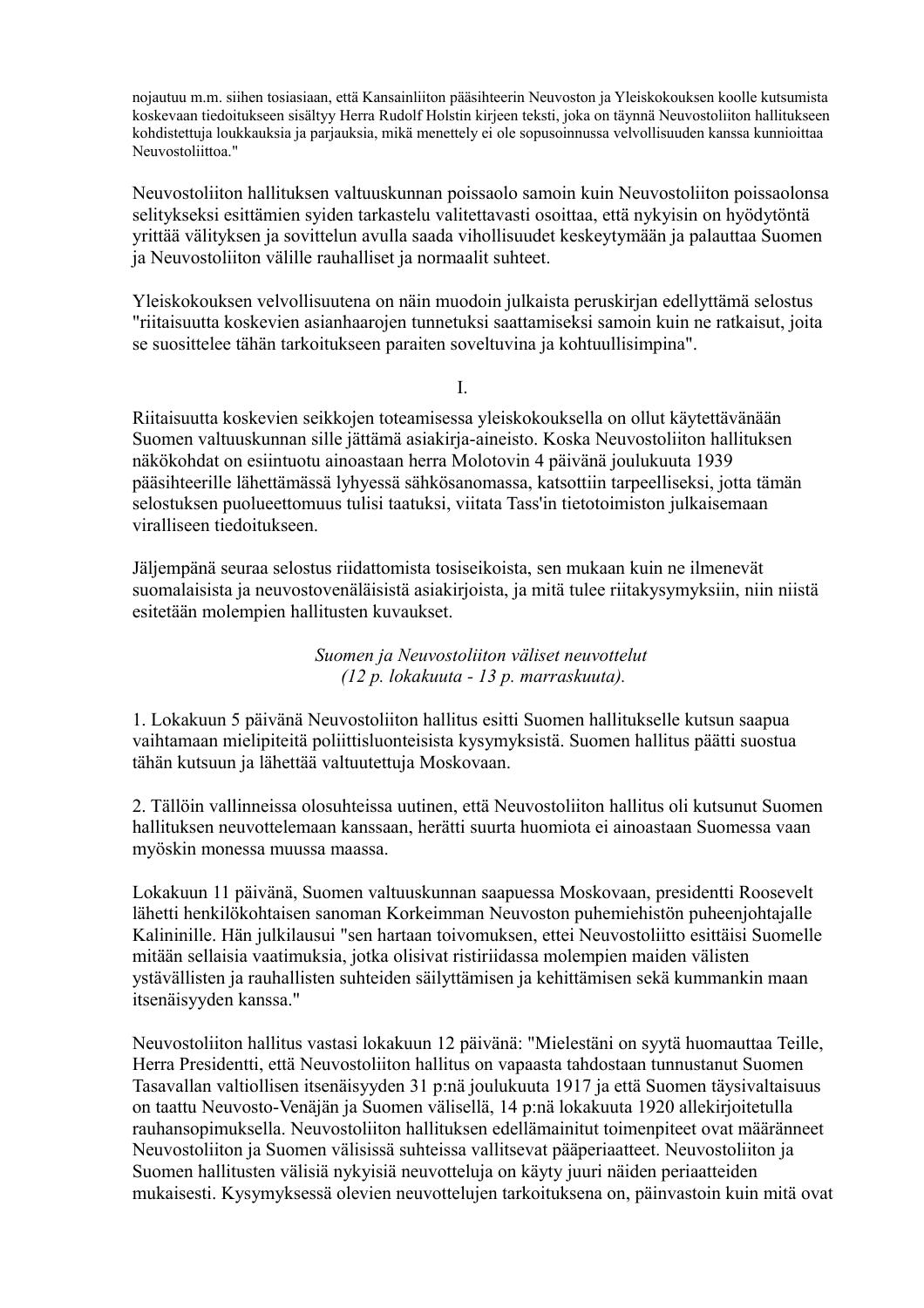väittäneet sellaiset piirit, joita Euroopan rauha ei näytä kiinnostavan, lujittaa Neuvostoliiton ja Suomen välisiä suhteita ja vahvistaa näiden maiden ystävällistä yhteistoimintaa Neuvostoliiton ja Suomen turvallisuuden takaamiseksi."

[*Raportissa selostetaan tämän jälkeen (kohdat 3—11 b) neuvottelujen kulku Neuvostoliiton ja Suomen hallituksen memorandumien1) mukaisesti. Lisäksi mainitaan Tass'in toimiston 11 päivänä marraskuuta julkaisema virallinen tiedonanto, jossa sanotaan, että Suomi on kieltäytynyt hyväksymästä Neuvostoliiton minimivaatimuksia, vieläpä osoittanut yhä suurempaa taipumattomuutta lisäämällä joukkojaan Leningradin läheisyydessä 2 tai 3 divisionasta 7 divisioonaan.* 

*Suomen ja Neuvostoliiton välisen kriisin viimeisestä vaiheesta neuvottelujen keskeyttämisen jälkeen tehdään raportissa selkoa viittaamalla seuraaviin asiakirjoihin: neuvostohallituksen nootti 26 p:nä marraskuuta (Mainilan tapaus), Suomen hallituksen vastausnootti 27 p:n marraskuuta, neuvostohallituksen nootti 28 p:nä marraskuuta (hyökkäämättömyyssopimuksen irtisanominen), Suomen hallituksen vastaus 29 p:nä marraskuuta2)*.

2 ) Asiakirjat n:ot 23, 24, 25, 27.

*Suomen ja Neuvostoliiton diplomaattisten suhteiden katkeaminen selostetaan raportissa seuraavalla tavalla:*]

Suhteiden katkeamista perusteltiin sillä, että Neuvostoliiton hallitus ei enää voinut sietää "suomalaisten joukkojen hyökkäyksiä neuvostojoukkoja vastaan", joita jatkui ei ainoastaan Karjalan kannaksella vaan myöskin muilla rajaseuduilla.

#### *Herra Molotovin puhe.*

Samalla kun näiden suhteiden katkaisemisesta ilmoitettiin Suomen lähettiläälle, herra Molotov esitti radiossa seuraavan [puheen:](file:///Y:/Omia/Kotisivu%20current/historia/molotov_radio_29111939_fi.html)

"Suomen hallituksen nykyisin meidän maamme suhteen noudattama vihamielinen politiikka pakottaa meidät ryhtymään välittömiin toimenpiteisiin valtiomme ulkonaisen turvallisuuden suojelemiseksi. Tällaisen hallituksen ja sitä palvelevan, järkensä menettäneen sotilasjuntan taholta ei nykyisin voi odottaa muuta kuin uusia väkivaltaisia provokatiotoimenpiteitä ... Neuvostoliiton hallitus päätyi tässä siihen tulokseen, ettei se voinut enää kauemmin ylläpitää normaalisia suhteita Suomen hallituksen kanssa, ja tämän vuoksi se on pitänyt tarpeellisena kutsua viipymättä takaisin Suomessa olevat poliittiset edustajansa ja kauppa-asiamiehensä."

Kansankomissariaatin neuvoston puheenjohtaja torjui sitten vihamielisen ulkolaisen sanomalehdistön Neuvostoliittoon "määrätyssä tarkoituksessa kohdistunut parjaukset". Suomen alueen valtaus ja Neuvostoliiton alueeseen liittäminen ei kuulunut Neuvostoliiton hallituksen tarkoituksiin, joka hallitus, edellyttäen, että Suomen politiikka sen suhteen olisi ollut ystävällistä, olisi ollut valmis neuvottelemaan suotuisin tuloksin jopa sellaisestakin kysymyksestä kuin nykyisen Neuvostokarjalan pääalueilla asuvan Karjalan kansan liittämisestä Suomeen yhdeksi ainoaksi riippumattomaksi suomalaiseksi valtioksi. Neuvostoliiton hallituksella ei liioin ollut minkäänlaisia tarkoituksia loukata Suomen itsenäisyyttä tai sekaantua sen sisäisiin tai ulkoisiin asioihin.

"Me pidämme Suomea, siitä riippumatta, mikä hallitusjärjestelmä siellä on voimassa, itsenäisenä, täysivaltaisena valtiona sen koko ulko- ja sisäpolitiikassa. Meille on erittäin

<sup>1</sup> ) Asiakirjat n:ot 13, 14, 15, 18, 21.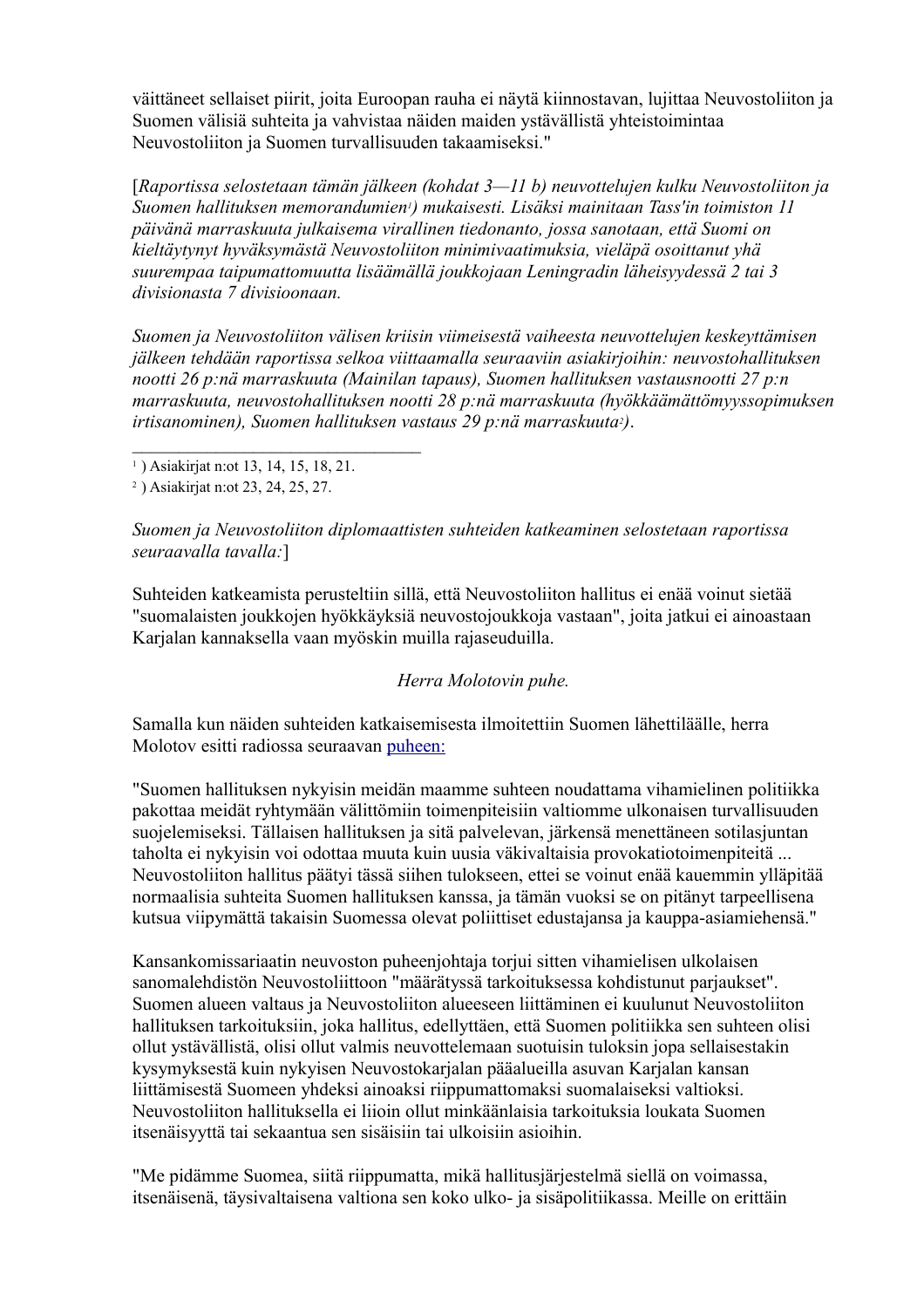tärkeää, että Suomen kansa päättää itse sisäisistä ja ulkoisista kysymyksistään siten, kuin se parhaaksi harkitsee. Neuvostoliittoon kuuluvat kansat tekivät aikanaan kaiken sen, mitä tarvittiin itsenäistä Suomea luotaessa. Meidän maamme kansat ovat samoin valmiit tulevaisuudessa antamaan apua Suomen kansalle taatakseen sen vapaan ja riippumattoman kehityksen.

"Neuvostoliiton tarkoituksena ei liioin ole loukata millään tavalla muiden valtioiden etuja Suomeen nähden. Suomen ja muiden valtioiden suhteita koskevat kysymykset ovat yksinomaan Suomen itsensä hoidettavat, ja Neuvostoliitto ei katso olevansa oikeutettu sekaantumaan tähän asiaan. Meidän toimenpiteemme yksinomaisena tarkoituksena on varmistaa Neuvostoliiton ja erittäinkin 3.500.000 asukasta käsittävän Leningradin turvallisuus. Nykyisen, sodan sokaiseman mielialan vallitessa me emme saata jättää tätä elintärkeää ja kiireellistä ratkaisua vaativaa ongelmaa riippuvaksi Suomen nykyisten johtajien pahasta tahdosta. Tämä ongelma on ratkaistava Neuvostoliiton omin voimin ystävällisessä yhteistoiminnassa Suomen kansan kanssa. Olemme vakuuttuneet, että tämän Leningradin turvallisuutta koskevan ongelman onnellinen ratkaisu muodostaa perustan Neuvostoliiton ja Suomen väliselle täydelliselle ystävyydelle."

#### *Neuvostoliiton joukot ylittävät rajan.*

12. Marraskuun 30 päivän aamuna klo 8 aikaan Leningradin sotilaspiirin joukot ylittivät rajan Karjalan kannaksella ja useilla muilla paikkakunnilla. Punaisen armeijan ylijohto oli antanut niille siitä käskyn sen johdosta, kuten Tass'in toimiston virallisessa tiedonannossa sanotaan, että "suomalainen sotilasklikki oli tehnyt uusia aseellisia provokatioita".

Saman tiedonannon mukaan näitä provokatioita olisi tapahtunut yön aikana useilla kohtia rajaa. Samalla kun neuvostojoukot tunkeutuivat Suomeen Neuvostoliiton ilmavoimat "syöksivät pommeja Viipurin ja Helsingin lentokentille".

Suomen hallitus antaa tapahtumista toisen selostuksen: neuvostojoukot ylittivät rajan marraskuun 29 päivän iltana1) Pummangin luona Kalastajasaarennolla, ja 30 päivän aamulla, neuvostojoukkojen ylittäessä rajan useilla kohdin, Neuvostoliiton ilmavoimat pommittivat ei vain lentokenttiä, vaan myös Helsingin ja Viipurin kaupunkeja sekä useita muita paikkakuntia.

13. Joulukuun 2 päivänä Tass'in toimisto ilmoitti, että herra Kuusinen, Suomen kansanhallituksen pää- ja ulkoministeri oli lähettänyt Neuvostoliiton korkeimmalle neuvostolle virallisen ilmoituksen "Suomen kansanhallituksen" muodostamisesta ja ehdottanut diplomaattisten suhteiden solmiamisesta Neuvostoliiton ja "Suomen kansanvaltaisen tasavallan" välillä.

Suomen hallitus huomauttaa, että kysymys on "varjohallituksesta", jonka Neuvostoliitto on perustanut lähellä rajaa sijaitsevaan Terijoen kylään. Siihen kuuluu suomalaisia kommunisteja, joista useimmat ovat paenneet Neuvostoliiton alueelle vuoden 1918 kansalaissodan jälkeen.

14. Tämän jälkeen, samaan aikaan, kuin Neuvostoliiton hallitus on diplomaattisissa suhteissa tähän "kansanhallitukseen" ja solminut ["keskinäisen avunanto- ja ystävyyssopimuksen"](http://heninen.net/sopimus/1939_f.htm) tämän kansanhallituksen kanssa, jonka toimivalta rajoittuu siihen Suomen alueeseen, jonka neuvostojoukot ovat vallanneet, on Suomen hallitus, joka on muodostettu uudelleen kaikki puolueet käsittävän kansallisen yhteyden pohjalla, jatkuvasti kaikkien muiden paitsi Neuvostoliiton hallituksen tunnustama ja johtaa Suomen kansan vastarintaa neuvostovoimia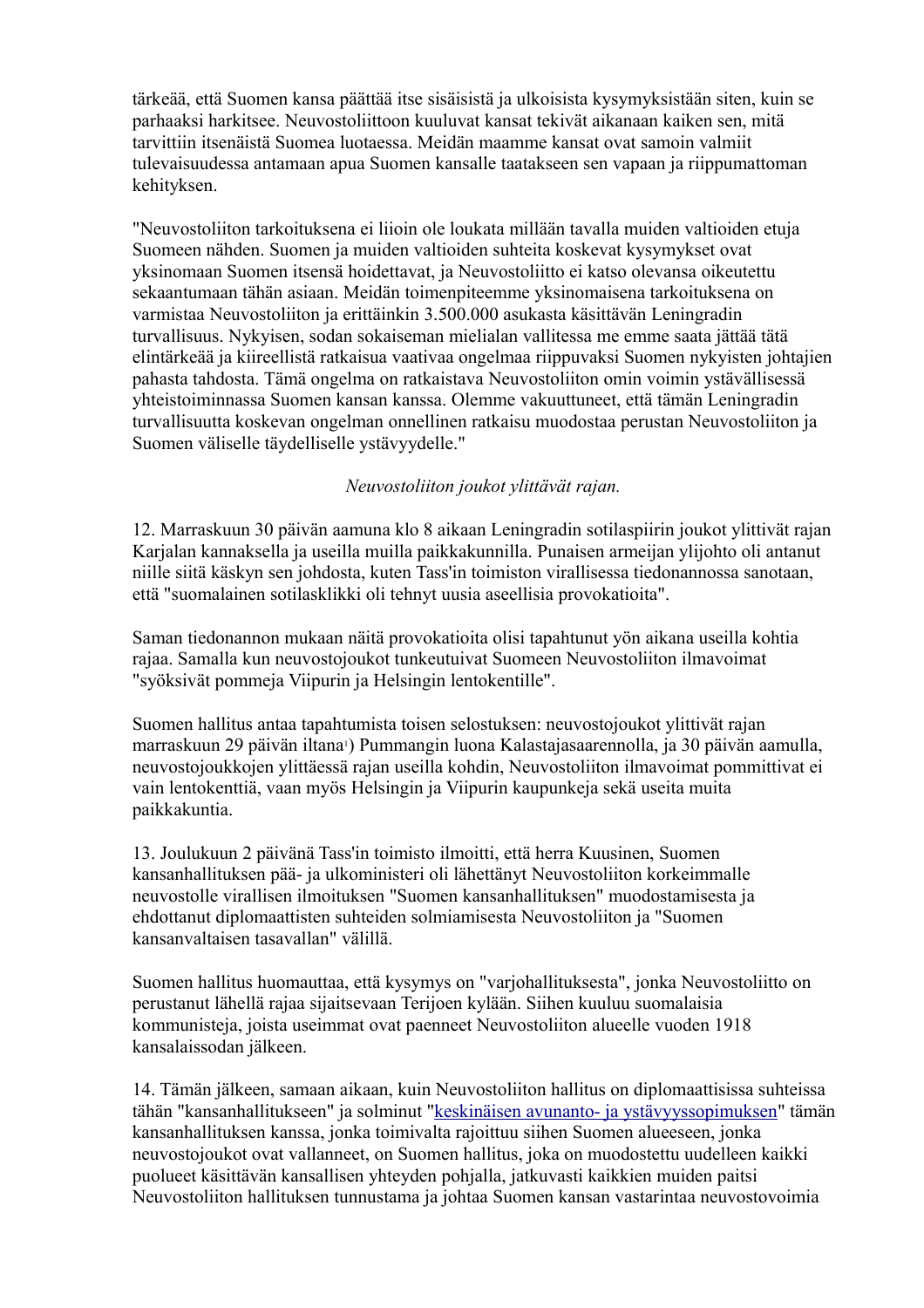vastaan.

1 ) Oikeammin: 28 päivänä marraskuuta.

#### *Vihollisuuksien puhjettua tehdyt hyviä palveluksia ja neuvotteluja koskevat tarjoukset.*

15. Muutamia tunteja sen jälkeen, kuin neuvostojoukot olivat tunkeutuneet Suomeen, ilmoittivat Amerikan Yhdysvaltojen Helsingissä ja Moskovassa olevat edustajat Suomen ja Neuvostoliiton hallitukselle sen tiedonannon sanamuodon, jonka Yhdysvaltain valtiosihteeri oli julkaissut edellisenä päivänä. Tämän tiedonannon mukaan Yhdysvaltain hallitus, "tahtomatta millään tavoin puuttua selkkaukseen ja rajoittaen intressinsä selkkauksen ratkaisemiseen ainoastaan rauhanomaisin keinoin, mielihyvin tarjoaisi, jos kumpikin asiapuoli sitä toivoisi, hyviä palveluksiaan".

Tämän tarjouksen hyväksyi vain Suomi.

Neuvostohallitus torjui samaten 4 päivänä joulukuuta Suomen ehdotuksen, jonka oli esittänyt Ruotsin Moskovan-lähettiläs ja joka tarkoitti uusien neuvottelujen alottamista sopimukseen pääsemiseksi. Neuvostoliiton hallitus vastasi, että se tunnusti vain "Suomen tasavallan kansanvaltaisen hallituksen".

16. Tämän "kansanhallituksen" olemassaolo oli myös yhtenä syynä siihen, että neuvostohallitus kieltäytyi tulemasta neuvostoon tai yleiskokoukseen, jos nämä käsittelivät Suomen vetoomusta.

II.

Edellä esitettyjä tosiasioita harkittaessa on otettava huomioon niiden suhde siihen oikeudelliseen tilanteeseen, joka johtuu molempia valtioita sitovista velvoituksista.

Sen jälkeen kun Suomen valtion itsenäisyys ja täysivaltaisuus oli tunnustettu, on tämä valtio tehnyt erinäisiä sopimuksia Neuvostoliiton kanssa. Sen lisäksi molemmat valtiot ovat v. 1928 tehdyn Pariisin paktin ja v. 1933 tehdyn hyökkääjän määrittelemistä tarkoittavan yleissopimuksen sopimuspuolia sekä Kansainliiton jäseniä.

1) Tartossa 14 päivänä lokakuuta 1920 allekirjoitetun Suomen ja Venäjän Sosialistisen Federatiivisen Neuvostotasavallan välisen rauhansopimuksen alkulauseessa muistutetaan, että Suomi on v. 1917 julistautunut itsenäiseksi valtakunnaksi ja että Venäjä on tunnustanut Suomen valtakunnan, Suomen Suuriruhtinaanmaan rajoissa, riippumattomaksi ja täysivaltaiseksi. Tässä sopimuksessa määritellään m.m. "Suomen ja Venäjän välinen" valtakunnanraja, sopimusvaltioiden aluevesien laajuus, eräiden Suomelle kuuluvien Suomenlahden saarten sotilaallinen neutralisoiminen y.m.

2) Mitä tulee molempien valtioiden väliseen Laatokasta Pohjoiseen Jäämereen saakka ulottuvaan maarajaan, Suomen Tasavalta ja Venäjän Sosialistinen Federatiivinen Neuvostotasavalta ovat allekirjoittaneet Helsingissä 1 päivänä kesäkuuta 1922 sopimuksen toimenpiteistä rajarauhan turvaamiseksi. Tässä sopimuksessa määrätään kummallekin puolen rajaa vyöhyke. Sopimuspuolet sitoutuvat rajarauhan turvaamiseksi olemaan pitämättä rajavyöhykkeillään muita aseistettuja voimia kuin säännöllisiä sotaväenosastoja tai säännölliseen rajavartiostoon kuuluvia ryhmiä, joiden lukumäärä kummallakaan puolella ei saa nousta yli 2.500 miehen. Rajaa vartioivien joukkojen sijoittelu rajavyöhykkeillä tapahtuu kummankin valtion harkinnan mukaan, ja on tästä sijoittelusta annettava tieto toiselle sopimuspuolelle. Sellaisten järjestöjen muodostaminen rajavyöhykkeille, joiden ilmeisenä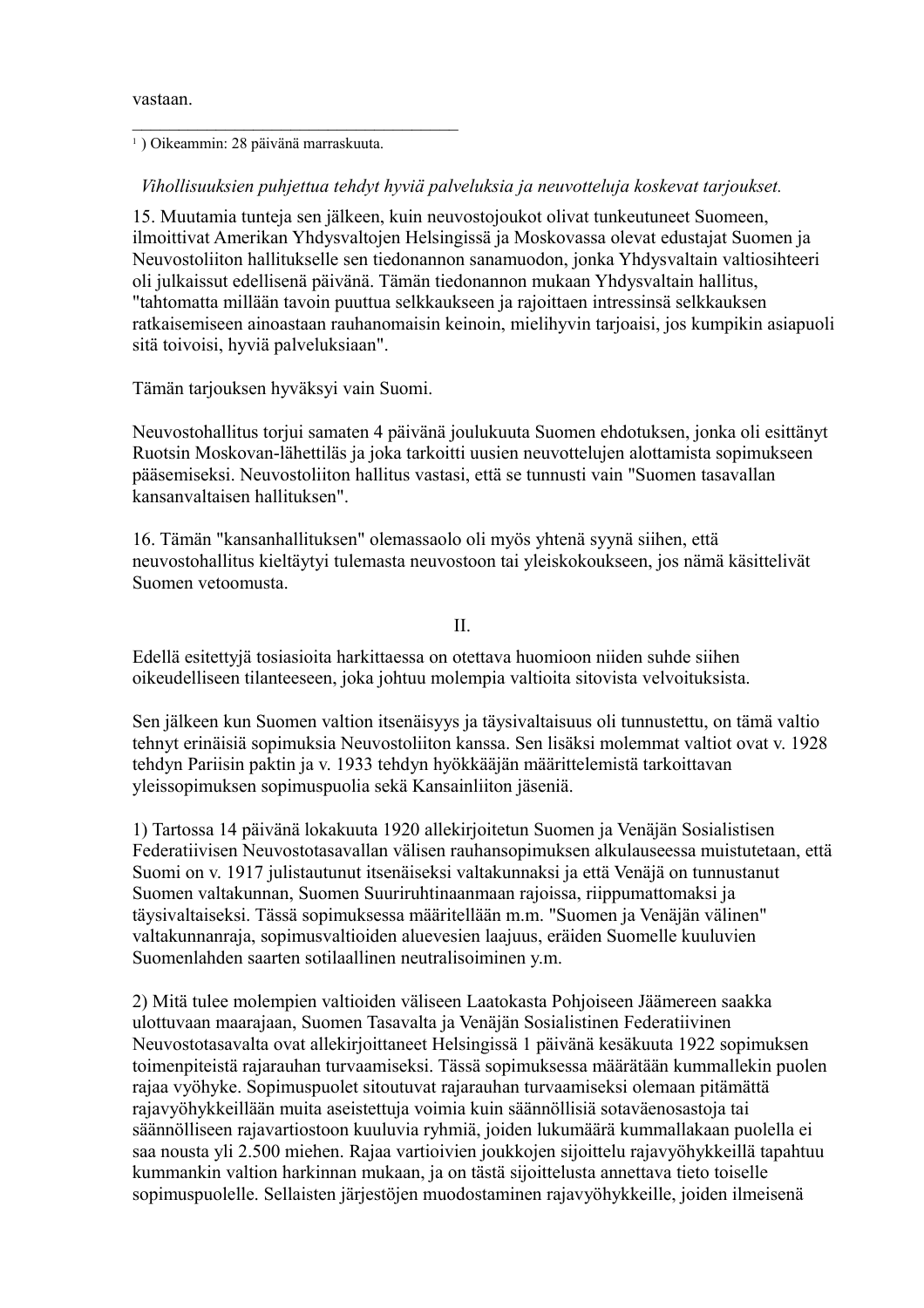tarkoituksena on valmistella, tehdä tai avustaa hyökkäyksiä toisen sopimuspuolen alueelle, on ehdottomasti kielletty. Sopimuksen noudattamisen valvonta uskotaan Suomalais-venäläiselle Keskussekakomitealle, joka huolehtii tämän tehtävän suorittamisesta rajajaoston ja paikallisten tarkastuskomissionien kautta.

3) Mitä tulee rajaan Karjalan kannaksella, molemmat hallitukset ovat 24 päivänä syyskuuta 1928 vaihtaneet Helsingissä nootit, joiden mukaan Suomi ja Neuvostoliitto määräävät kumpikin raja-asiamiehen täällä esiintyvien paikallista laatua olevien rajatapahtumien ehkäisemiseksi ja niiden pikaiseksi ratkaisemiseksi. Sopimuspuolten raja-asiamiesten tulee yhteisesti ratkaista rajatapahtumia, jotka koskevat etenkin toisen puolen rajavartiostoon kuuluvien sekä muiden henkilöiden samoinkuin alueen ammuskelemista toisen puolen alueelta. Rajatapahtumien sattuessa ovat raja-asiamiehet velvolliset ryhtymään toimenpiteisiin niiden ratkaisemiseksi ja selvittämiseksi helpoimmalla ja nopeimmalla tavalla. Ne tapahtumat, joiden ratkaisemisesta ei raja-asiamiesten kesken saavuteta yksimielisyyttä, jätetään diplomaattista tietä ratkaistaviksi.

4) Elokuun 27 päivänä 1928 tehdyllä, sodan hylkäämistä tarkoittavalla yleissopimuksella [\(Pariisin paktilla\)](http://www.finlex.fi/fi/sopimukset/sopsteksti/1929/19290025/19290025_1) sopimuspuolet ovat juhlallisesti selittäneet kansojensa nimessä tuomitsevansa sotaan turvautumisen kansainvälisten riitaisuuksien ratkaisukeinona sekä hylkäävänsä sen kansallisen politiikkansa välikappaleena keskinäisissä suhteissaan. Ne ovat sitä paitsi tunnustaneet, ettei niiden riitaisuuksien tai erimielisyyksien selvitykseen tai ratkaisuun, joita niiden kesken saattaa syntyä, olkootpa mitä laatua tai alkuperää tahansa, koskaan ole pyrittävä muuten kuin rauhallisin keinoin.

5) Haluten "vahvistaa ja täydentää 27 päivänä elokuuta 1928 tehtyä sodan hylkäämistä tarkoittavaa yleissopimusta" Neuvostoliitto ja Suomi ovat allekirjoittaneet Helsingissä 21 päivänä tammikuuta 1932 hyökkäämättömyyttä ja riitojen rauhanomaista ratkaisua koskevan sopimuksen. Tämän sopimuksen 1 artiklan mukaan "Korkeat sopimuspuolet takaavat molemminpuolisesti loukkaamattomiksi Sosialististen Neuvostotasavaltain Liiton ja Suomen Tasavallan väliset nykyiset rajat sellaisina, joiksi ne on vahvistettu Tartossa 15 päivänä lokakuuta 1920 tehdyssä rauhansopimuksessa, joka pysyy niiden välisten suhteiden järkkymättömänä perustana, ja sitoutuvat kumpikin puolestaan pidättymään kaikesta hyökkäyksestä toista sopimuspuolta vastaan. Hyökkäyksenä on pidettävä jokaista väkivaltaista tekoa, joka loukkaa toisen sopimuspuolen maa-alueellista eheyttä ja koskemattomuutta tai valtiollista riippumattomuutta, vaikka se olisi suoritettu sotaa julistamattakin ja välttämällä sodan tunnusmerkkejä." Ensimmäisen artiklan johdosta tehdyssä Pöytäkirjassa määrätään, että "rajarauhan turvaamistoimenpiteistä 1 päivänä kesäkuuta 1922 tehty sopimus" pysyy edelleen täydessä voimassa. 5 artiklan mukaan korkeat sopimuspuolet ilmoittavat aina pyrkivänsä ratkaisemaan kaikki välillänsä ehkä syntyvät riidat, olivatpa ne mitä laatua tai alkuperää tahansa, oikeudenmukaisuuden hengessä ja tahtovansa käyttää niiden ratkaisuun yksinomaan rauhallisia keinoja. Sitä varten ne sitoutuvat alistamaan kaikki riidat, joita sopimuksen allekirjoittamisen jälkeen niiden välillä ehkä syntyy ja joita ei kohtuullisessa ajassa ole saatu tavallista diplomaattista tietä selvitetyiksi, sovittelumenettelyyn sovintolautakunnassa. Sovittelumenettelyä on käytettävä niissäkin tapauksissa, joissa riita koskee jonkin korkeiden sopimuspuolten välisen sopimuksen soveltamista tahi tulkintaa ja erikoisesti kysymyksen ollessa siitä, onko molemminpuolista hyökkäämättömyysvelvoitusta loukattu vai ei.

Allekirjoituspöytäkirjassa korkeat sopimuspuolet ilmoittavat, että tämän sopimuksen ehkä tapahtuva ennakkoirtisanominen tai lakkaaminen ei voi kumota eikä supistaa Pariisissa 27 päivänä elokuuta 1928 tehdystä sodan hylkäämistä tarkoittavasta yleissopimuksesta johtuvia velvoituksia.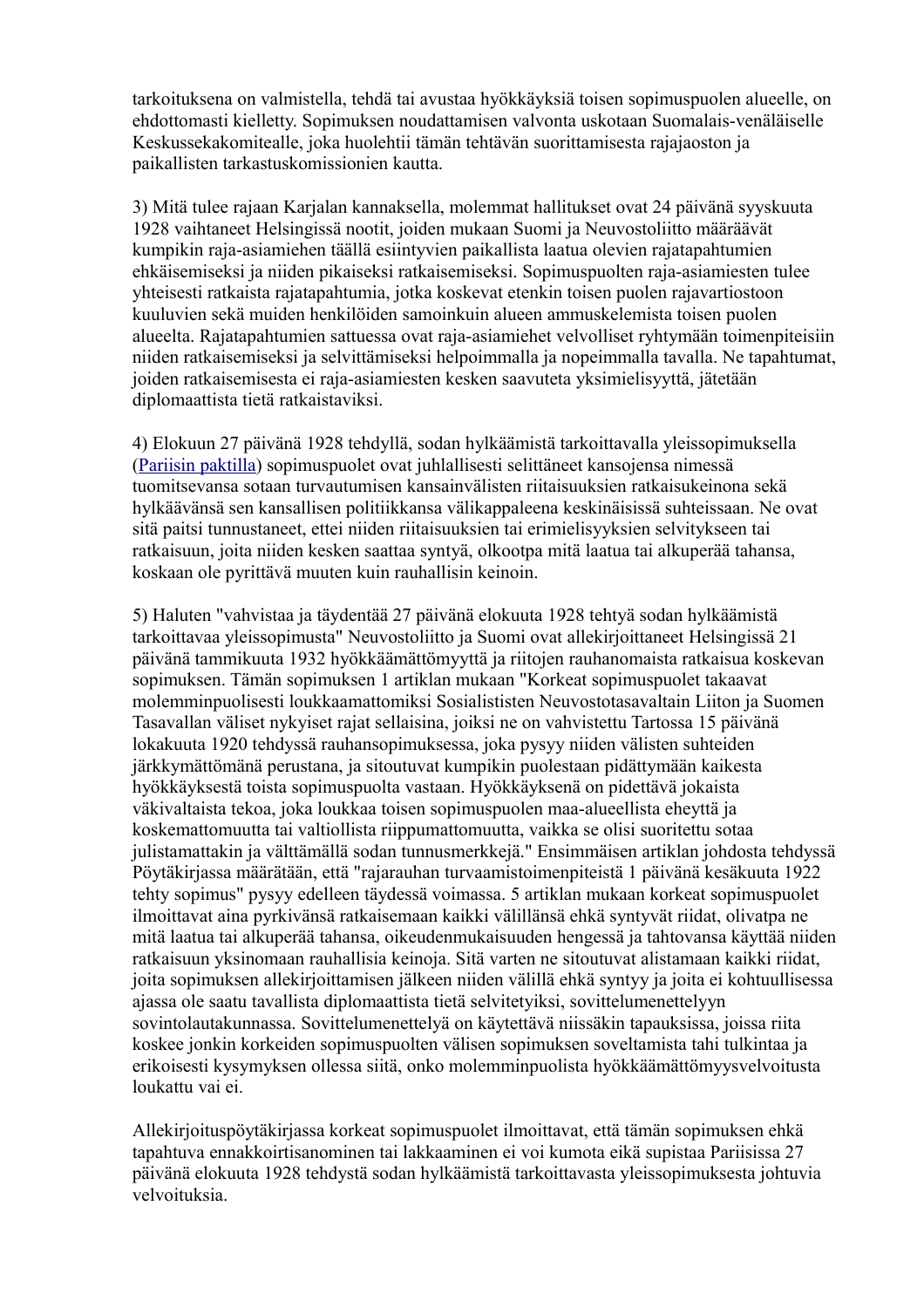6) 21 päivänä tammikuuta 1932 tehdyn hyökkäämättömyyssopimuksen 5 artiklassa edellytetty sovittelulautakunta perustettiin Helsingissä 22 päivänä huhtikuuta 1932 tehdyllä sopimuksella.

7) Suomi on 31 päivänä tammikuuta 1934 liittynyt Lontoossa 3 päivänä heinäkuuta 1933 allekirjoitettuun, Neuvostoliiton ja eräiden sen välittömässä naapuruudessa olevien valtioiden väliseen [hyökkäyskäsitteen määrittelemistä koskevaan sopimukseen.](http://www.finlex.fi/fi/sopimukset/sopsteksti/1934/19340004/19340004_2) Tämän sopimuksen alkulauseessa sopimuspuolet julistavat harkitsevansa yleisen turvallisuuden nimessä tarpeelliseksi määritellä hyökkäyskäsitteen niin tarkasti kuin mahdollista, ehkäistäkseen kaikki hyökkäyksen oikeuttamiseksi esitettävät tekosyyt; ne toteavat, että kaikilla valtioilla on yhtäläinen oikeus itsenäisyyteen, turvallisuuteen, valtioalueittensa puolustamiseen ja laitostensa vapaaseen kehittämiseen.

I artiklan mukaan kukin korkeista sopimuspuolista sitoutuu keskinäisissä suhteissaan jokaiseen toiseen sopimuspuoleen hyväksymään ... "hyökkäyskäsitteen määrittelyn sellaisena kuin se on selostettuna turvallisuuskysymyksiä pohtivan komitean 24 päivänä toukokuuta 1933 aseistuksen supistamis- ja rajoittamiskonferenssille antamassa selostuksessa (Politiksen raportti), joka laadittiin Neuvostoliiton valtuuskunnan tekemän ehdotuksen perusteella".

II artiklan mukaan pidetään aseellisessa riitakysymyksessä hyökkääjävaltiona, ottaen huomioon riitapuolten välillä voimassa olevat sopimukset, sitä valtiota, joka ensiksi ryhtyy johonkin seuraavista teoista:

---

2) Sotavoimien tunkeutuminen, vaikkapa ilman sodanjulistustakin, toisen valtion alueelle; 3) Maa-, meri- tai ilmavoimien hyökkääminen, vaikkapa ilman sodanjulistustakin, toisen valtion aluetta, sen laivoja tai ilma-aluksia vastaan;

4) Toiselle valtiolle kuuluvan rannikon tai satamien saartoon asettaminen (blocus naval).

III artiklassa säädetään, ettei mikään poliittista, sotilaallista tai muuta laatua oleva näkökohta kelpaa II artiklassa tarkoitetun hyökkäyksen puolustamiseksi tai oikeuttamiseksi. Tämän III artiklan liitteen mukaan korkeat sopimuspuolet, haluten "nimenomaan edellyttämällä, ettei näin millään tavoin rajoiteta mainitussa artiklassa olevan säännön ehdotonta kantavuutta", antaa eräitä hyökkääjän määräämistä tarkoittavia suuntaviivoja, toteavat, ettei mitään sopimuksen II artiklassa tarkoitettua hyökkäystapausta voi tehdä oikeutetuksi mikään seuraavista olosuhteista:

*A.* — Jonkin valtion sisäiset olot, esimerkiksi: sen poliittinen rakenne; sen hallinnon väitetyt puutteellisuudet; lakoista, vallankumouksista, vastavallankumouksista tai sisällisestä sodasta johtuvat levottomuudet.

*B.* — Jonkin valtion kansainvälinen toiminta, esimerkiksi: jonkin vieraan valtion tai sen kansalaisten aineellisten tai moraalisten oikeuksien tai etujen loukkaaminen taikka niiden loukkaamisen vaara; diplomaattisten tai taloudellisten suhteiden katkaiseminen ... rajaselkkaukset, jotka eivät sisälly johonkin II artiklassa mainituista hyökkäystapauksista.

Suomen liittyminen tähän hyökkäyskäsitteen määrittelemistä koskevaan sopimukseen on tapahtunut 3 p:lle heinäkuuta 1933 päivätyn allekirjoituspöytäkirjan nojalla, joka on seuraavan sisältöinen:

"Korkeat sopimuspuolet ovat keskenään sopineet, että yhden tai useamman Sosialististen Neuvostotasavaltain Liiton muun välittömän rajanaapurin myöhemmin yhtyessä tähän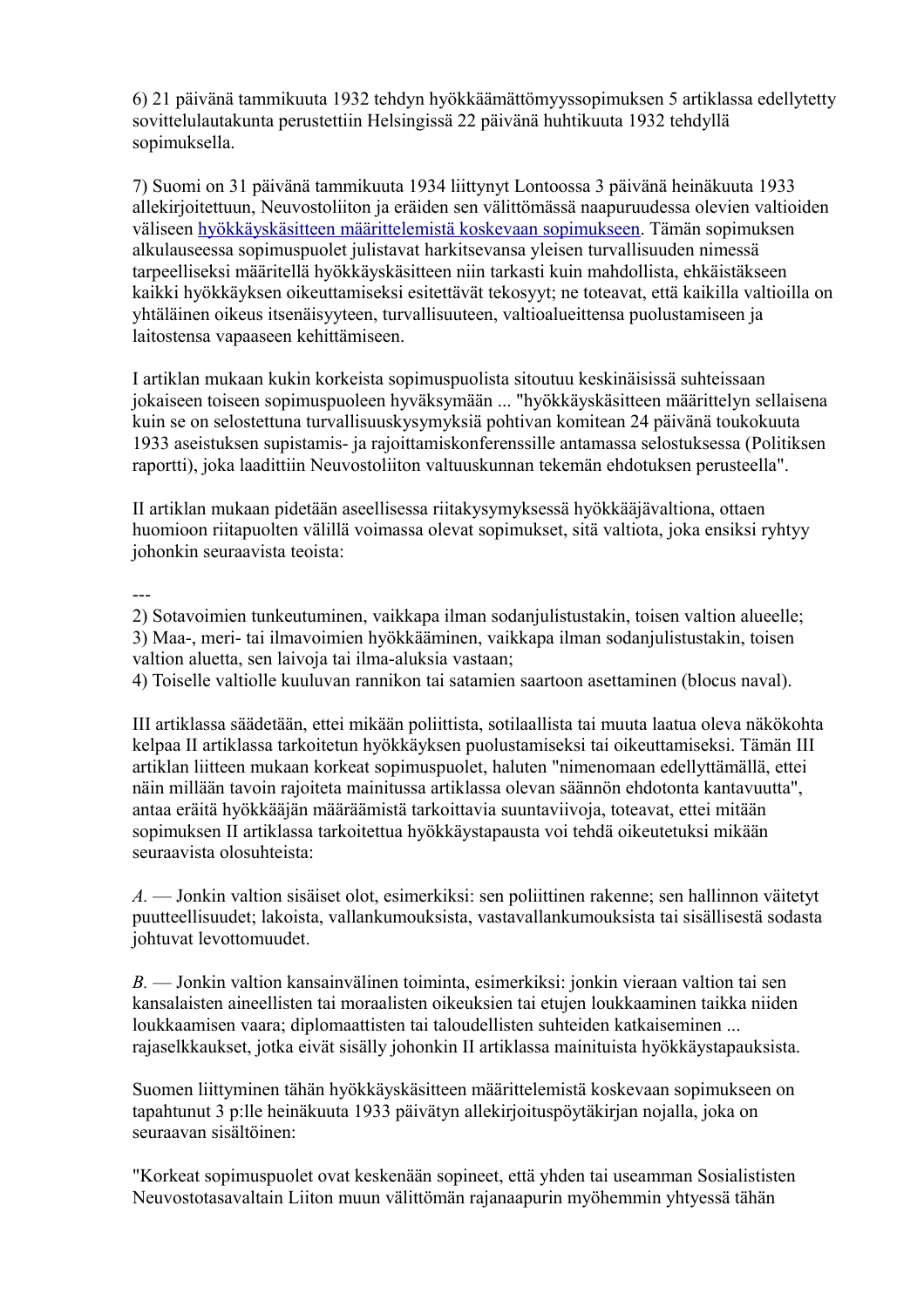sopimukseen tämä yhtyminen antaa sille tai niille samat oikeudet ja alistaa ne samoihin velvoituksiin kuin alkuperäiset allekirjoittajat."

8) Moskovassa 7 päivänä huhtikuuta 1934 tehdyllä [pöytäkirjalla](file:///Y:/Omia/Kotisivu%20current/historia/nonaggr2.html) on Suomen ja Neuvostoliiton välisen, 21 päivänä tammikuuta 1932 tehdyn [hyökkäämättömyyttä ja riitojen rauhanomaista](file:///Y:/Omia/Kotisivu%20current/historia/nonaggr.html)  [ratkaisua koskevan sopimuksen](file:///Y:/Omia/Kotisivu%20current/historia/nonaggr.html) voimassaoloaika pidennetty 31 päivään joulukuuta 1945.

9) Kansainliiton peruskirjan 12 artiklan mukaan kaikki jäsenet sopivat siitä, että, jos niiden välillä syntyy jokin riita, joka saattaa aiheuttaa välien rikkoutumisen, ne alistavat sen joko välimiesoikeudessa tai tuomioistuimessa käsiteltäväksi tai Neuvoston tutkittavaksi. Ne sopivat myös siitä, etteivät missään tapauksessa ryhdy sotaan, ennenkuin kolme kuukautta on kulunut välimiesoikeuden tai tuomioistuimen päätöksestä tai Neuvoston selostuksen esittämisestä.

#### III.

Tutkittaessa kummankin hallituksen kantaa ja toimintaa viime viikkojen aikana niiden kansainvälisiin velvoituksiin verrattuina joudutaan tekemään seuraavat toteamukset:

I. Suomen hallitus ei ole riitaisuuksien eri vaiheissa kieltäytynyt mistään rauhallisesta menettelystä.

1) Se on suostunut ryhtymään välittömiin neuvotteluihin Neuvostohallituksen kanssa, vaikka tämän hallituksen lokakuun alussa lähettämään kutsuun ei sisältynyt mitään selitystä aiottujen neuvottelujen laadusta ja kantavuudesta.

Neuvottelujen kuluessa se suostui harkitsemaan alueluovutuksia, vaikka sillä olisi ollut oikeus vedota Neuvostoliiton kanssa tekemiinsä sopimuksiin torjuakseen kaikki Suomen alueelliseen koskemattomuuteen kohdistuvat esitykset. Neuvostoliiton ehdotusten johdosta se esitti vastaehdotuksia, jotka sen mielestä menivät mahdollisimman pitkälle.

2) Kun Mainilan välikohtauksen johdosta syntyi riitaisuus, Suomen hallitus esitti, että molempien valtioiden raja-asiamiesten tehtäväksi annettaisiin yhteisesti toimittaa tutkimus, kuten edellämainitussa 24 p. syyskuuta 1928 suoritetussa noottienvaihdossa edellytettiin.

3) Neuvostoliiton irtisanoessa 21 p. tammikuuta 1932 tehdyn hyökkäämättömyyssopimuksen, mitä perusteltiin sillä, että Suomi olisi järjestelmällisesti rikkonut tätä sopimusta, Suomen hallitus pyysi nootilla, jota Neuvostoliiton katkaistua diplomaattiset suhteet ei voitu hyvissä ajoin jättää Moskovassa, että sovellettaisiin sovittelumenettelyä, joka tässä sopimuksessa on säädetty käytettäväksi kysymyksen ollessa siitä, onko molemminpuolista hyökkäämättömyysvelvoitusta loukattu vai ei.

4) Samassa nootissa, jota ei voitu Moskovassa jättää, Suomen hallitus ehdotti, että kutsuttaisiin koolle sovittelulautakunta tai, vaihtoehtoisesti, että asia lykättäisiin puolueettomaan välitykseen.

5) Kun Neuvostohallitus oli marraskuun 26 p. kehoittanut Suomen hallitusta viipymättä peräyttämään Karjalan kannaksella olevat joukkonsa 20—25 km päähän rajasta, Suomen hallitus vastasi olevansa valmis ryhtymään neuvotteluihin joukkojen molemminpuolisesta peräyttämisestä jonkin matkan päähän rajasta.

Neuvostohallituksen ilmoitettua, että ehdotusta suomalaisten joukkojen peräyttymisestä 20— 25 km päähän oli pidettävä vähimmäisehdotuksena, Suomen hallitus selitti 29 p:lle marraskuuta päivätyssä nootissa, jota ei voitu jättää Neuvostohallitukselle, olevansa valmis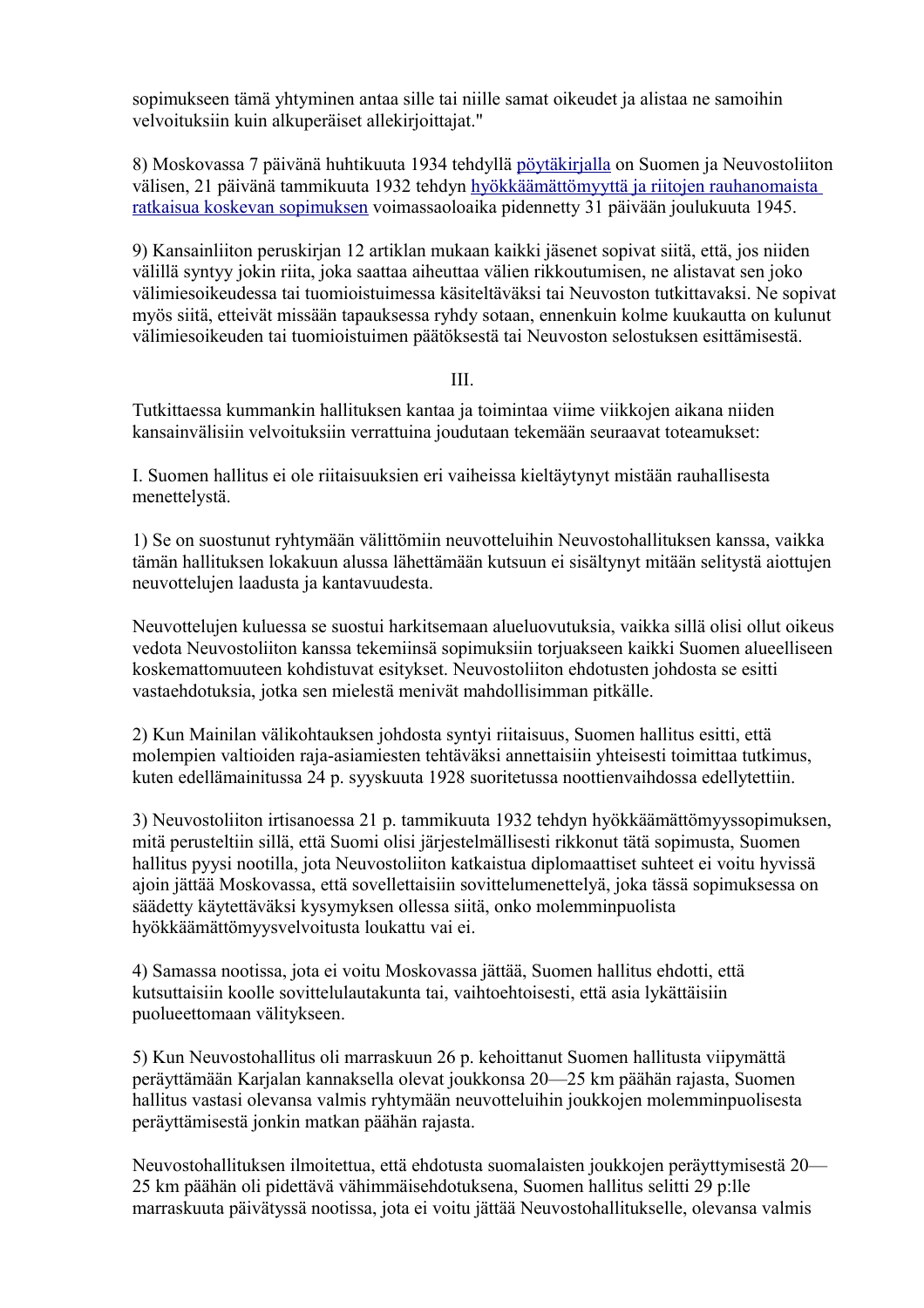sopimaan Neuvostohallituksen kanssa Karjalan kannaksen puolustusjoukkojen siirtämisestä, lukuunottamatta raja- ja tullivartiostoja, niin etäälle Leningradista, ettei voitaisi enää väittää niiden uhkaavan tämän kaupungin turvallisuutta.

6) Vihollisuuksien alettua Suomen hallitus hyväksyi Amerikan Yhdysvaltain hallituksen välitystarjouksen.

7) Joulukuun 3 päivänä Suomen hallitus kääntyi Kansainliiton Neuvoston puoleen peruskirjan 11 ja 15 artiklan nojalla.

Joulukuun 4 päivänä Suomen hallitus yritti turhaan toimittaa Neuvostohallitukselle Ruotsin Moskovassa olevan lähettilään välityksellä ehdotuksensa, jossa esitettiin uusien neuvottelujen alottamista sovintoon pääsyä varten.

II. Toiselta puolen Neuvostoliiton Hallituksen kanta ja toiminta eivät ole sopusoinnussa niiden velvoitusten kanssa joihin tämä maa on suostunut.

1) Moskovassa käydyissä neuvotteluissa se on tehnyt Suomen hallitukselle alueluovutuksia koskevia ehdotuksia. Se on selittänyt, että näitä ehdotuksia "on pidettävä vähimmäisehtoina, koska hallituksen kannan määräävät Neuvostoliiton ja etenkin Leningradin kaupungin turvallisuuden perusvaatimukset".

21 p. tammikuuta 1932 tehdyn hyökkäämättömyyssopimuksen 1 artiklan mukaan molemmat valtiot olivat kuitenkin sitoutuneet molemminpuolisesti takaamaan loukkaamattomiksi nykyiset rajat sellaisina, joiksi ne on vahvistettu Tartossa 15 p. lokakuuta 1920 tehdyssä rauhansopimuksessa, joka oli pysyvä niiden välisten suhteiden järkkymättömänä perustana.

2) Mainilan välikohtauksen jälkeen Neuvostohallitus painokkaasti vaati, että suomalaiset joukot Karjalan kannaksella olisi yksipuolisesti siirrettävä 20—25 km päähän. Se ei vastannut Suomen hallituksen esitykseen, että molempien maiden raja-asiamiesten tehtäväksi olisi annettava yhteisesti toimittaa tutkimus, kuten noottienvaihdossa 24 päivältä syyskuuta 1928 edellytetään.

3) Suomen hallituksen kieltäytymisen peruuttamasta heti yksipuolisesti joukkojaan 20—25 km Neuvostohallitus tulkitsi siten, että Suomen hallitus tahtoo jatkuvasti pitää Leningradia uhattuna. Väittäen Suomen hallituksen järjestelmällisesti rikkovan hyökkäämättömyyssopimusta Neuvostohallitus selitti, että se katsoi vapautuneensa k.o. sopimuksen sille tuottamista velvoituksista. Tässä sopimuksessa, jonka voimassaoloaika oli 7 p. huhtikuuta 1934 tehdyllä pöytäkirjalla pidennetty 31 päivään joulukuuta 1945, säädettiin kuitenkin, että sovittelumenettelyä olisi käytettävä kysymyksen ollessa siitä, onko molemminpuolista hyökkäämättömyysvelvoitusta loukattu vai ei.

4) Vaikka toinen sopimuspuolista olisikin voinut todeta, turvautumatta aluksi sovittelumenettelyyn, että hyökkäämättömyyssopimusta ei enää ollut olemassa kun toinen sopimuspuoli oli sitä loukannut, niin 21 p. tammikuuta 1932 tehdyssä allekirjoituspöytä kirjassa selitetään, että tämän sopimuksen ehkä tapahtuva ennakkoirtisanominen tai lakkaaminen ei voi kumota eikä supistaa Pariisissa 27 p. elokuuta 1928 tehdystä sodan hylkäämistä tarkoittavasta yleissopimuksesta johtuvia velvoituksia, mitä sopimusta Suomen ja Neuvostoliiton välisen hyökkäämättömyyssopimuksen oli "vahvistettava ja täydennettävä".

5) Sotavoimien tunkeutuminen Suomen alueelle, Neuvostoliiton meri- ja ilmavoimien suorittamat pommitukset ovat 27 p. elokuuta tehdyn sodan hylkäämistä tarkoittavan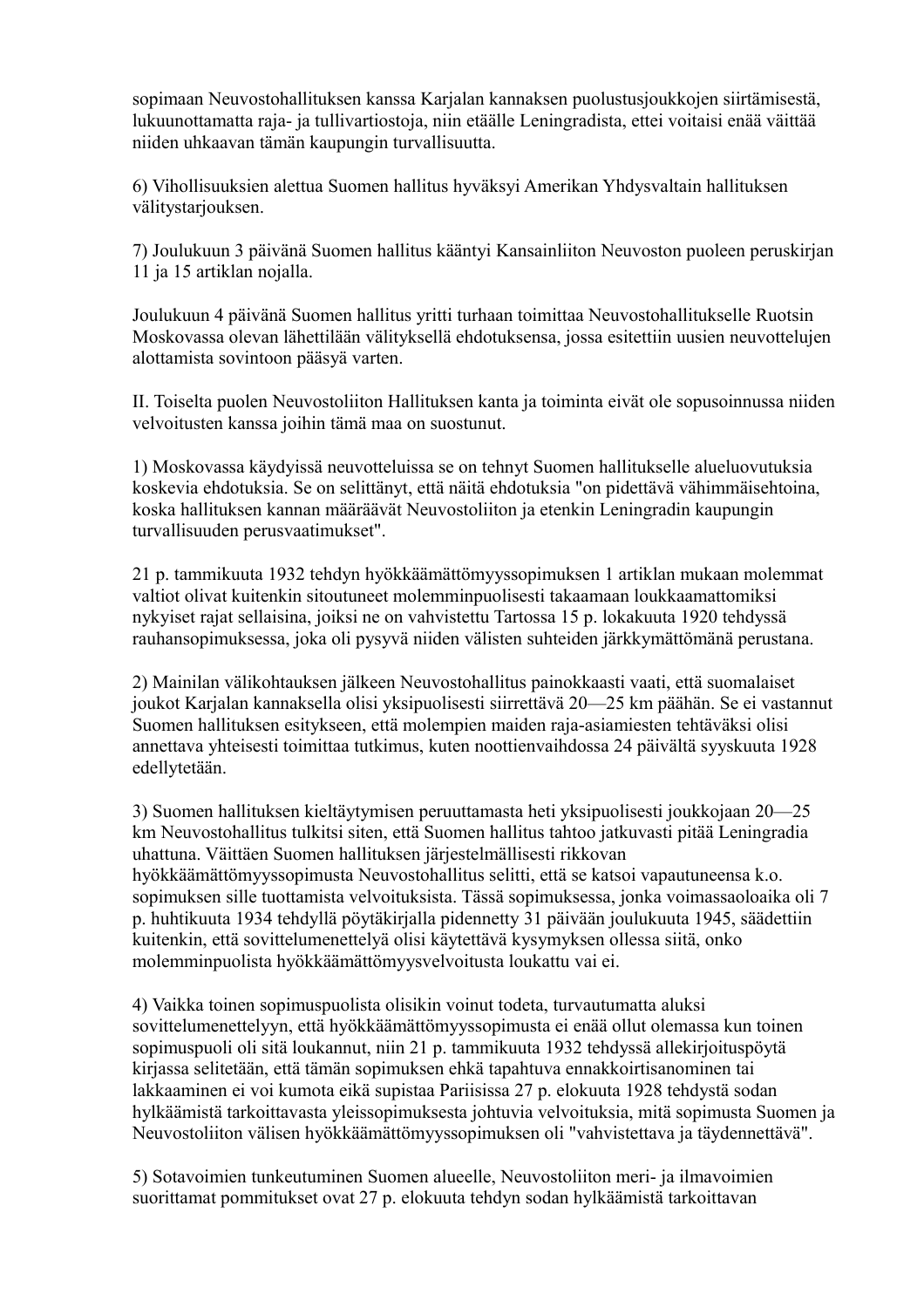yleissopimuksen sekä Kansainliiton Peruskirjan 12 artiklan säännösten vastaisia tekoja.

6) On mahdotonta päätellä, että neuvostojoukkojen toiminta Suomessa ei merkitsisi sotaan turvautumista Pariisin yleissopimuksen tai Kansainliiton Peruskirjan 12 artiklan tarkoittamassa mielessä.

Suomea ja Neuvostoliittoa sitoo nimittäin Lontoossa 3 p. heinäkuuta 1933 allekirjoitettu [hyökkäyskäsitteen määrittelyä koskeva sopimus.](http://www.finlex.fi/fi/sopimukset/sopsteksti/1934/19340004/19340004_2) Tämän sopimuksen II artiklan mukaan pidetään aseellisessa riitakysymyksessä hyökkääjävaltiona sitä valtiota, jonka aseelliset voimat ovat tunkeutuneet toisen valtion alueelle, vaikkapa ilman sodanjulistustakin, tai jonka maa-, meri- tai ilmavoimat ovat hyökänneet, vaikkapa ilman sodanjulistustakin, toisen valtion aluetta, laivoja tai ilma-aluksia vastaan.

III artiklan mukaan "mikään poliittista, sotilaallista, taloudellista tai muuta laatua oleva näkökohta ei kelpaa II artiklassa tarkoitetun hyökkäyksen puolustamiseksi tai oikeuttamiseksi".

Neuvostojoukoille on annettu käsky tunkeutua Suomeen sen väitteen nojalla, että olisi tapahtunut "uusia aseellisia provokatioita". Oli kysymys todellisista tai väitetyistä rajatapahtumista. Mutta sopimuksen III artiklan liitteen mukaan eivät mitään mainitun sopimuksen II artiklassa tarkoitettua hyökkäystapausta voi tehdä oikeutetuksi rajaselkkaukset, jotka eivät sisälly johonkin II artiklassa mainituista hyökkäystapauksista.

7) Katkaistuaan diplomaattiset suhteet Suomen hallitukseen ja torjuttuaan Yhdysvaltain hallituksen välitystarjouksen Neuvostohallitus on kieltäytynyt lähettämästä edustajaansa Neuvostoon tai Yleiskokoukseen väittäen, ettei se ollut sodassa Suomen kanssa eikä uhannut sodalla Suomen kansaa. Tätä väitettänsä Neuvostohallitus perustelee varsinkin sillä, että se on rauhallisissa suhteissa "Suomen demokraattiseen Tasavaltaan" ja että se on tämän Tasavallan kanssa allekirjoittanut avunanto- ja ystävyyssopimuksen, jossa "säännöstellään kaikki ne kysymykset, joista Neuvostohallitus oli tuloksettomasti neuvotellut Suomen entisen, nyttemmin vallasta poistetun hallituksen kanssa".

N.s. "entinen Suomen hallitus" on Suomen Tasavallan säännöllinen hallitus. Siihen kuuluu jäseniä kaikista Eduskunnan huomattavista puolueista ja se nauttii Eduskunnan yksimielistä luottamusta. Eduskunta on Suomen kansan vapaasti valitsema. Vaalit toimitettiin viimeksi tämän vuoden heinäkuussa. Hallitus nojautuu siten kansanvaltaisten laitosten kunnioitukseen.

Neuvostohallitus vetoaa niihin suhteisiin, joita se ylläpitää n.s. hallituksen kanssa, jonka se on itse luonut ja jota ei juriidisesti eikä tosiasiallisesti voida pitää Suomen Tasavallan hallituksena. Neuvostohallitus ei voi siis tälläkään seikalla perustella kieltäytymistään noudattamasta Kansainliiton Peruskirjan 15 artiklassa säädettyä menettelyä sen riitaisuuden ratkaisemiseksi, johon se Suomen kanssa on joutunut.

Sitäpaitsi Neuvostohallitus rikkoo täten velvollisuuttaan kunnioittaa Suomen täysivaltaisuutta ja itsenäisyyttä sekä menettelee kokonaan vastoin hyökkäyksen määrittelyä koskevan sopimuksen tarkoin säännöstelemiä velvoituksia, sopimuksen, jonka se itse on allekirjoittanut ja jonka laatimiseen se on ratkaisevalla tavalla osallistunut.

Tämän sopimuksen tarkoitushan on estää, ettei mitään poliittista, sotilaallista, taloudellista tai muuta laatua olevaa seikkaa käytettäisi hyökkäyksen puolustamiseksi tai oikeuttamiseksi. III artiklan liitteessä nimenomaan selitetään, ettei hyökkäystapausta voi tehdä oikeutetuksi jonkin valtion kansainvälinen toiminta, esim. jonkin vieraan valtion aineellisten tai moraalisten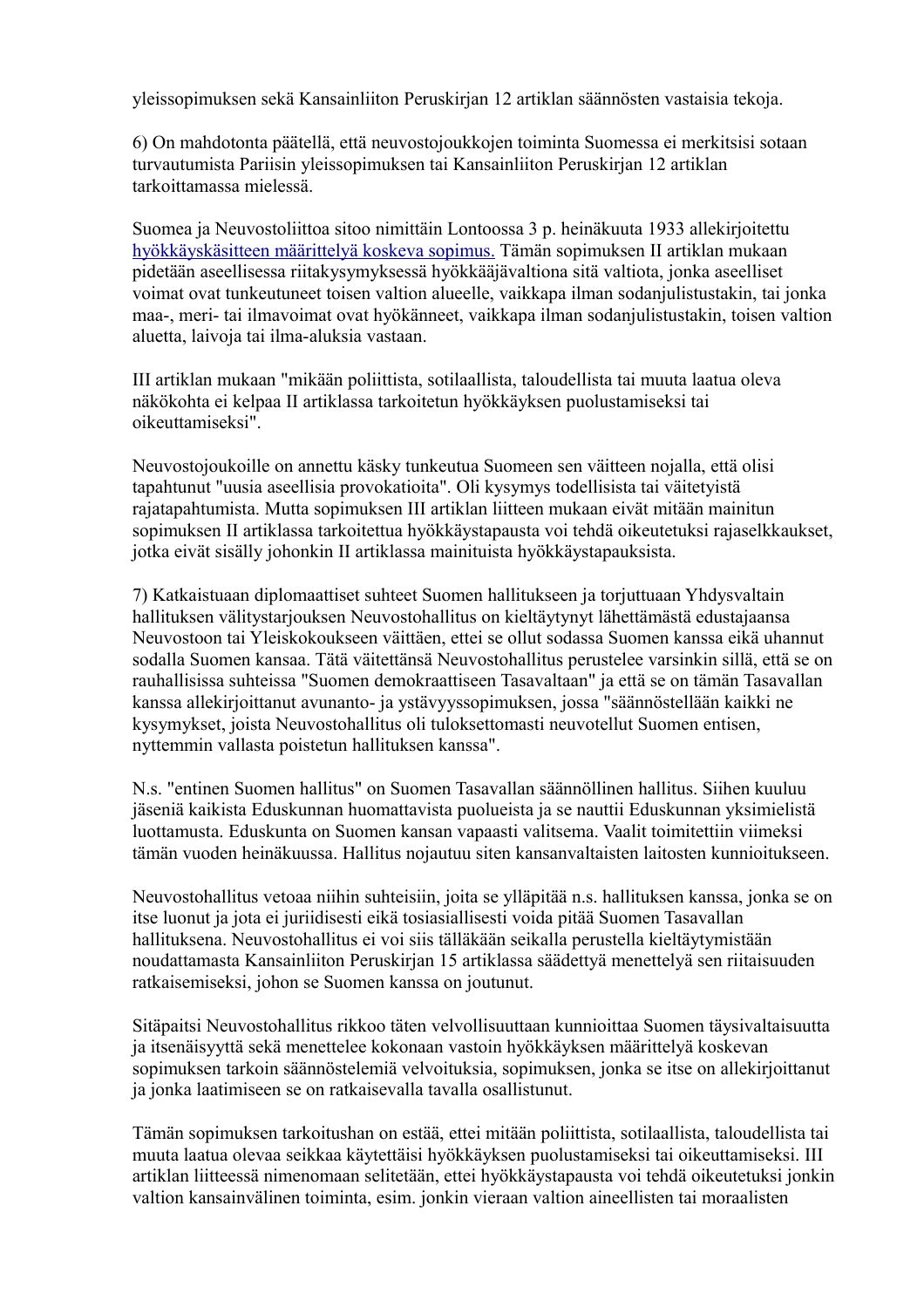oikeuksien tai etujen loukkaaminen taikka niiden loukkaamisen vaara, eikä myöskään jonkin valtion sisäiset olot, esim. sen poliittinen, taloudellinen tai sosiaalinen rakenne; sen hallinnon väitetyt puutteellisuudet; lakoista, vallankumouksista, vastavallankumouksista tai sisällisestä sodasta johtuvat levottomuudet.

Nämä tosiasiat osoittavat, että Neuvostohallitus on loukannut ei ainoastaan erityisesti Suomen kanssa tekemiänsä poliittisia sopimuksia, vaan myöskin Kansainliiton Peruskirjan 12 artiklaa ja Pariisin yleissopimusta.

#### *PÄÄTÖSLAUSELMA.*

Yleiskokous:

I.

Todeten,

että Neuvostoliitto on Suomea vastaan kohdistamallaan hyökkäyksellä loukannut niin hyvin Suomen kanssa tekemiään poliittisia erikoissopimuksia kuin Kansainliiton Peruskirjan 12 artiklaa ja Pariisin yleissopimusta;

ja että Neuvostoliitto juuri ennen tätä hyökkäystä on ilman laillista oikeutta irtisanonut v. 1932 Suomen kanssa tekemänsä hyökkäämättömyyssopimuksen, jonka tuli olla voimassa aina vuoden 1945 loppuun saakka:

tuomitsee juhlallisesti Neuvostoliiton toiminnan Suomen valtiota vastaan;

esittää kaikille Liiton jäsenille vetoomuksen, että ne mahdollisuuksiensa mukaan antaisivat Suomelle aineellista ja ihmisystävällistä apua ja pidättyisivät kaikesta toiminnasta, mikä olisi omiaan heikentämään Suomen vastustuskykyä;

oikeuttaa pääsihteerin käyttämään teknillisiä toimistojansa edelläesitetyn avustuksen järjestämiseksi Suomelle;

oikeuttaa pääsihteerin myös tiedustelemaan Yleiskokouksen 4 päivänä lokakuuta 1937 tekemän päätöslauselman nojalla, Liittoon kuulumattomien valtioiden mielipidettä mahdollisen yhteistoiminnan suhteen.

II.

Katsoen,

että Neuvostoliitto sille kahdesti esitetystä kutsusta huolimatta on kieltäytynyt ryhtymästä tutkituttamaan Neuvoston ja Yleiskokouksen edessä riitaisuuttaan Suomen kanssa;

että se siten, kieltäytymällä tunnustamasta Neuvoston ja Yleiskokouksen tehtäviä Peruskirjan 15 artiklan toimeenpanoon nähden, on loukannut yhtä Liiton oleellisimmista velvoituksista rauhan ja kansojen turvallisuuden takaamisen suhteen;

että se on turhaan yrittänyt perustella kieltäytymistään viittaamalla suhteisiin, joita se on solminut väitetyn hallituksen kanssa, joka ei ole juriidisesti eikä tosiasiallisesti Suomen kansan laillisessa järjestyksessä tunnustama hallitus;

että Neuvostoliitto ei ole ainoastaan tehnyt itseään syypääksi yhden Peruskirjasta johtuvan velvoituksen loukkaamiseen, vaan että se on menettelyllään asettunut Peruskirjan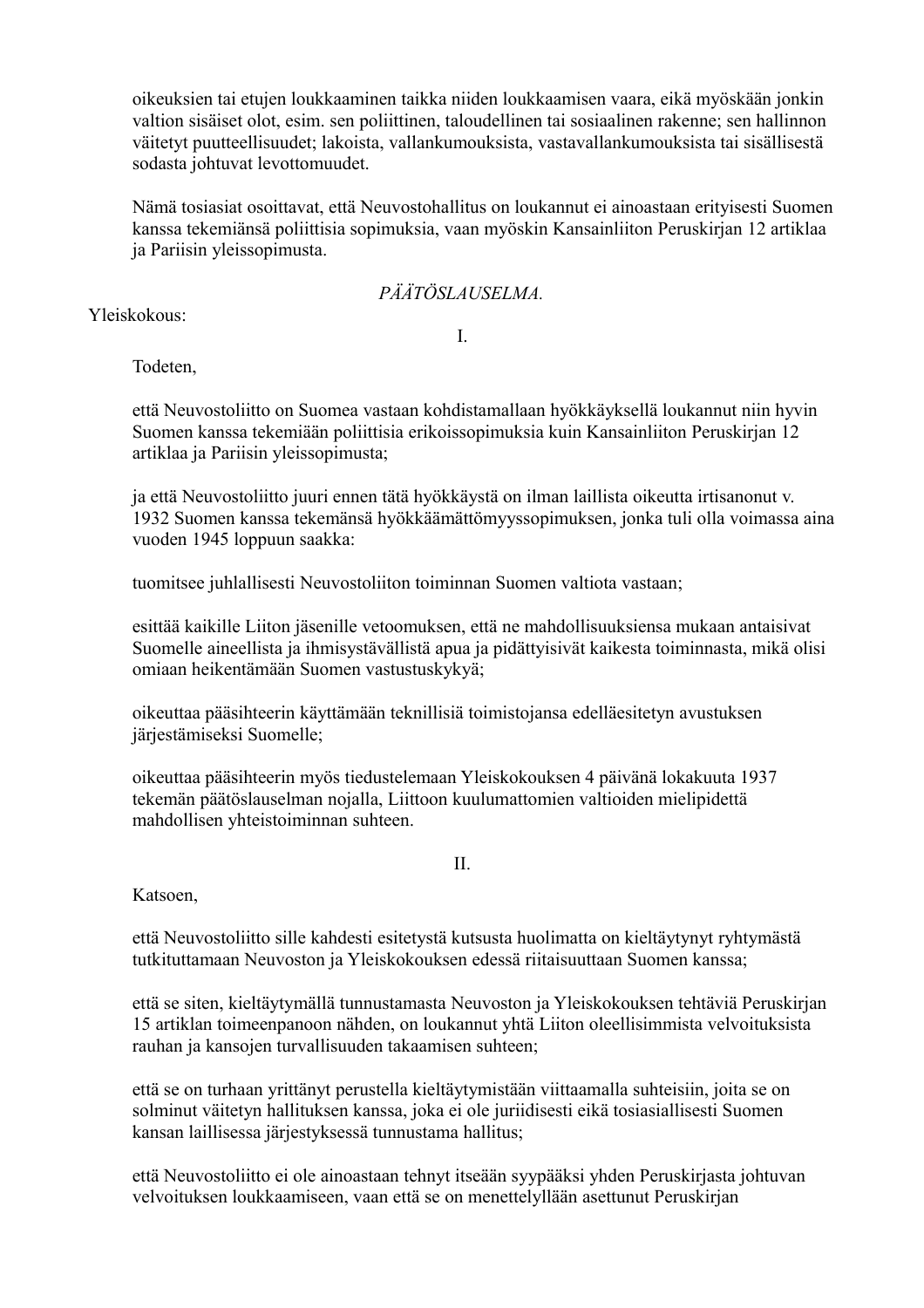ulkopuolelle;

että Neuvostolla on Peruskirjan 16 artiklan mukaan oikeus tehdä tästä tilanteesta johtuvat johtopäätökset:

esittää, että Neuvosto ottaisi tämän kysymyksen [päätettäväkseen.](file:///Y:/Omia/Kotisivu%20current/historia/league2.html)

Suomen sinivalkoinen kirja. Ulkoasiainministeriö, Helsinki 1940.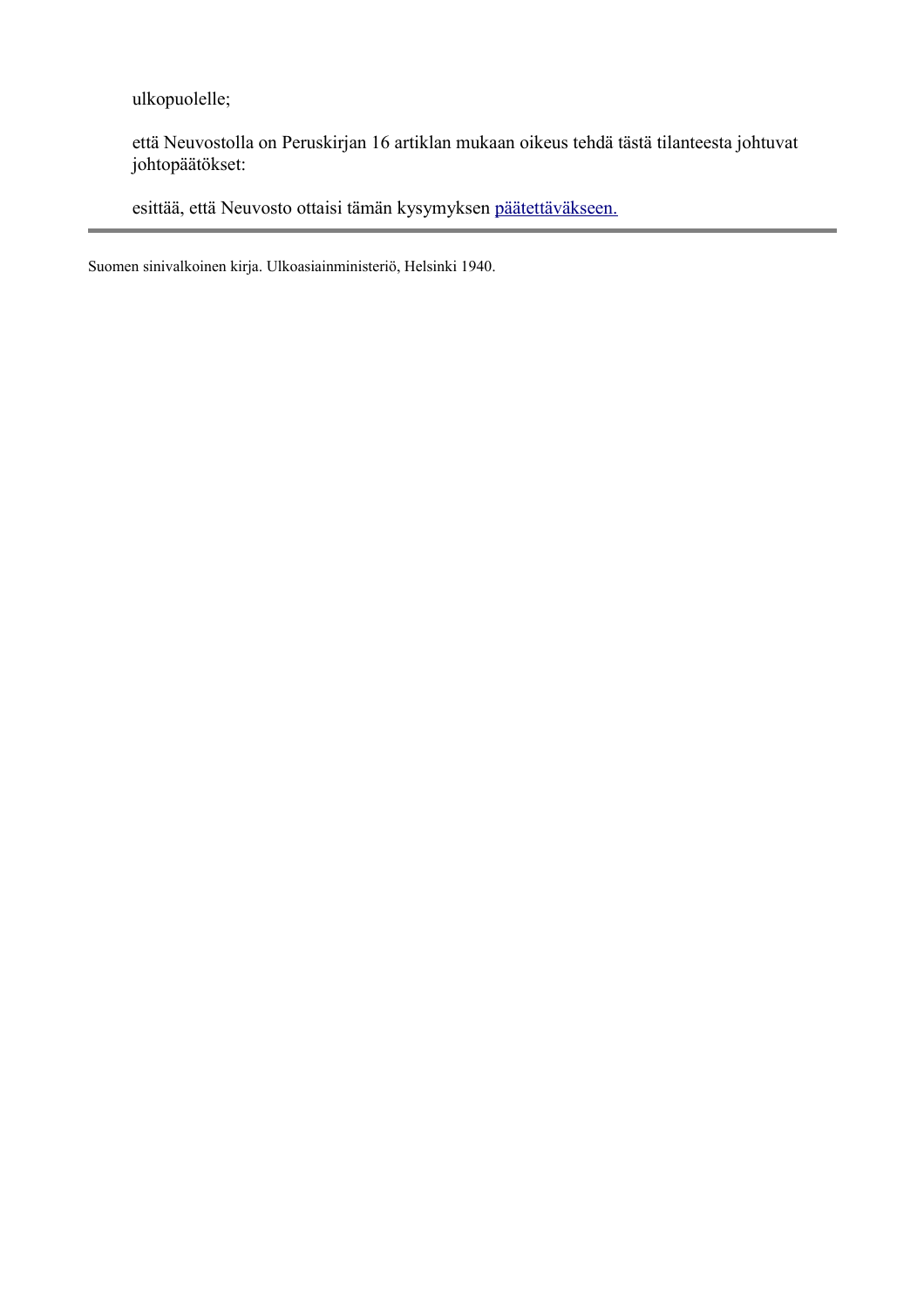# **KANSAINLIITON NEUVOSTON 14 PÄIVÄNÄ JOULUKUUTA 1939 HYVÄKSYMÄ PÄÄTÖSLAUSELMA.**

*Suomennos.*

Neuvosto,

tutustuttuaan yleiskokouksen 14 päivänä joulukuuta 1939 Suomen hallituksen vetoomuksen johdosta hyväksymään päätöslauselmaan,

1. yhtyy yleiskokouksen päättämään Sosialististen Neuvostotasavaltaa Liiton harjoittamaan Suomen valtiota vastaan kohdistuneen toiminnan tuomitsemiseen,

2. yleiskokouksen päätöslauselmassa esitetyistä syistä,

ottaen huomioon peruskirjan 16 artiklan 4 kohdan,

toteaa, että Sosialististen Neuvostotasavaltain Liitto on toimintansa johdosta saattanut itsensä Kansainliiton ulkopuolelle. Tästä seuraa, että se ei enää ole Liiton jäsen.

Suomen sinivalkoinen kirja. Ulkoasiainministeriö, Helsinki 1940.

TASS:n edustajan [keskustelu](file:///Y:/Omia/Kotisivu%20current/historia/vapaus1937-02-12.html) ulkoministeri Holstin kanssa 12.2.1937. Pohjoismaiden hallitusten [ilmoitus](file:///Y:/Omia/Kotisivu%20current/historia/1939-12-14.html) Kansainliiton yleiskokouksessa 14.12.1939. Pravdan [arvio](file:///Y:/Omia/Kotisivu%20current/historia/tass.html) 16.12.1939 Kansainliiton päätöksestä.

Kansainliiton 107. neuvoston [jäsenet.](http://www.indiana.edu/~league/councilsess107.htm) Neuvoston istuntosali [1938](http://www.indiana.edu/~librcsd/nt/db.cgi?db=ig&do=search_results&details=2&ID=603&ID-opt==) ja [2004.](file:///Y:/Omia/Kotisivu%20current/historia/pic/league.jpg) Jälkimmäinen kuva: Pauli Kruhse.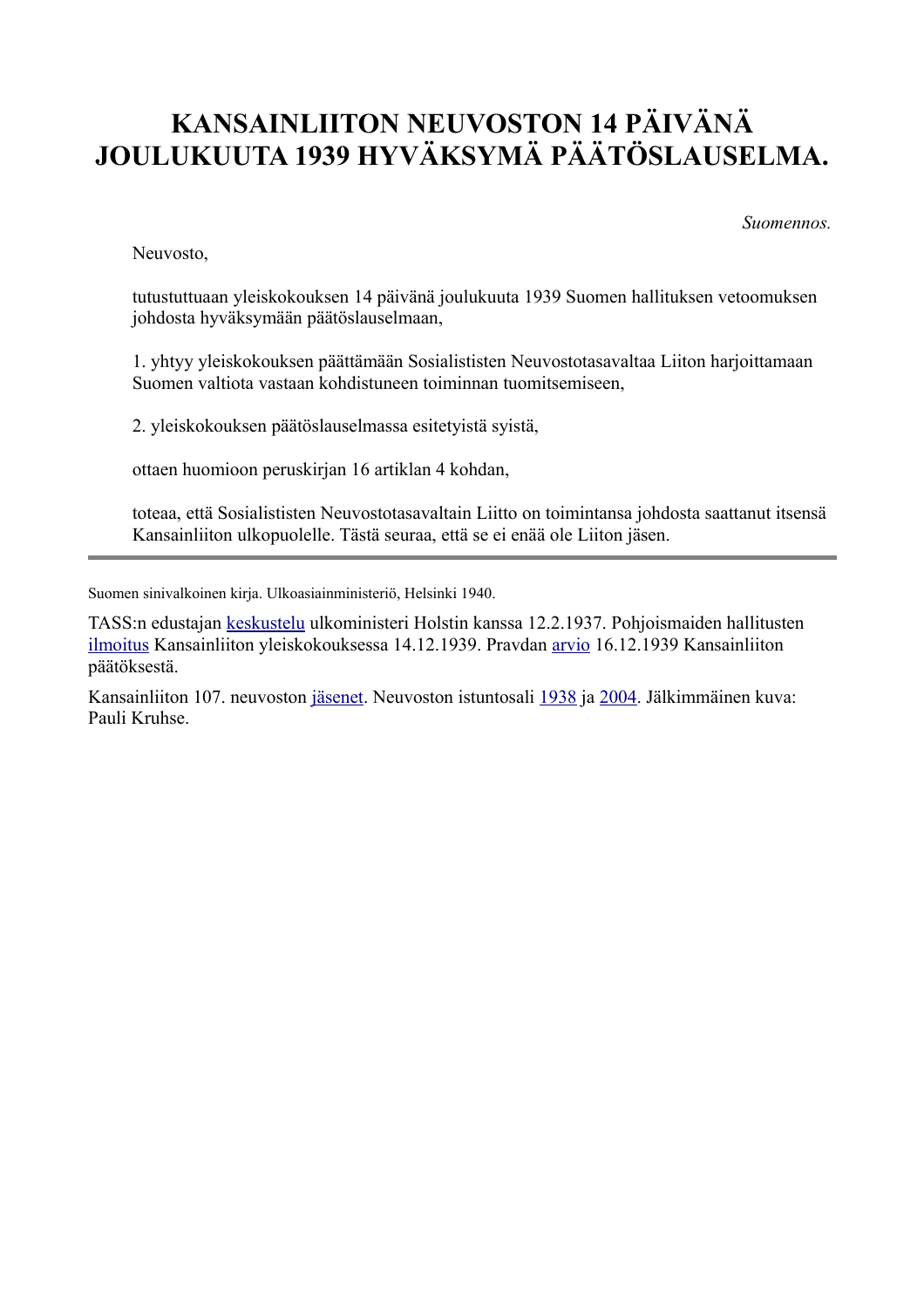### **РЕЗОЛЮЦИЯ ГЕНЕРАЛЬНОЙ АССАМБЛЕИ ЛИГИ НАЦИЙ О НАРУШЕНИИ СССР УСТАВА ЛИГИ НАЦИЙ В СВЯЗИ С СОВЕТСКО-ФИНЛЯНДСКИМ КОНФЛИКТОМ**

 14 декабря 1939 г.  *(Перевод с финского.)*

Генеральная Ассамблея:

I.

Констатируя,

 что Советский Союз своим нападением на Финляндию нарушил как заключенные с Финляндией политические двусторонние соглашения, так и ст. 12 Устава Лиги Наций и Парижский коллективный договор;

 и что Советский Союз только непосредственно перед этим нападением без законного права денонсировал заключенный с Финляндией в 1932 г. пакт о ненападении, срок действия которого истекал лишь в конце 1945 г.:

 торжественно осуждает действия Советского Союза против Финляндского государства; обращается ко всем членам Лиги с призывом, чтобы они в соответствии со своими возможностями оказывали бы Финляндии материальную и бескорыстную помощь и воздержались бы от любой деятельности, которая могла бы ослабить способность Финляндии сопротивляться;

 предоставляет Генеральному секретарю право использовать свои технические отделы для организации вышеупомянутой помощи Финляндии;

 предоставляет Генеральному секретарю также право выяснить, на основе принятой 4 октября 1937 г. Генеральной Ассамблеей резолюции, мнение не состоящих в Лиге государств относительно возможных совместных действий.

II.

Учитывая,

 что Советский Союз, несмотря на дважды отправленные приглашения, отказался от рассмотрения на Совете и Ассамблее своего конфликта с Финляндией;

 что Советский Союз, отказавшись признать действия Совета и Ассамблеи по выполнению ст. 15 Устава, нарушил одно из важнейших обязательств Лиги — гарантировать народам мир и безопасность;

 что Советский Союз напрасно пытался обосновать свой отказ, ссылаясь на отношения, которые он установил со спорным правительством, ни юридически, ни фактически не являющимся правительством, законно признанным финляндским народом;

 что Советский Союз не только виновен в нарушении одного из обязательств Устава, но и поставил себя своими действиями вне Устава;

 что в соответствии со ст. 16 Устава Совет имеет право сделать вытекающие из этой ситуации выводы;

прлаягяет, чтобы Совет принял этот вопрос к решению.